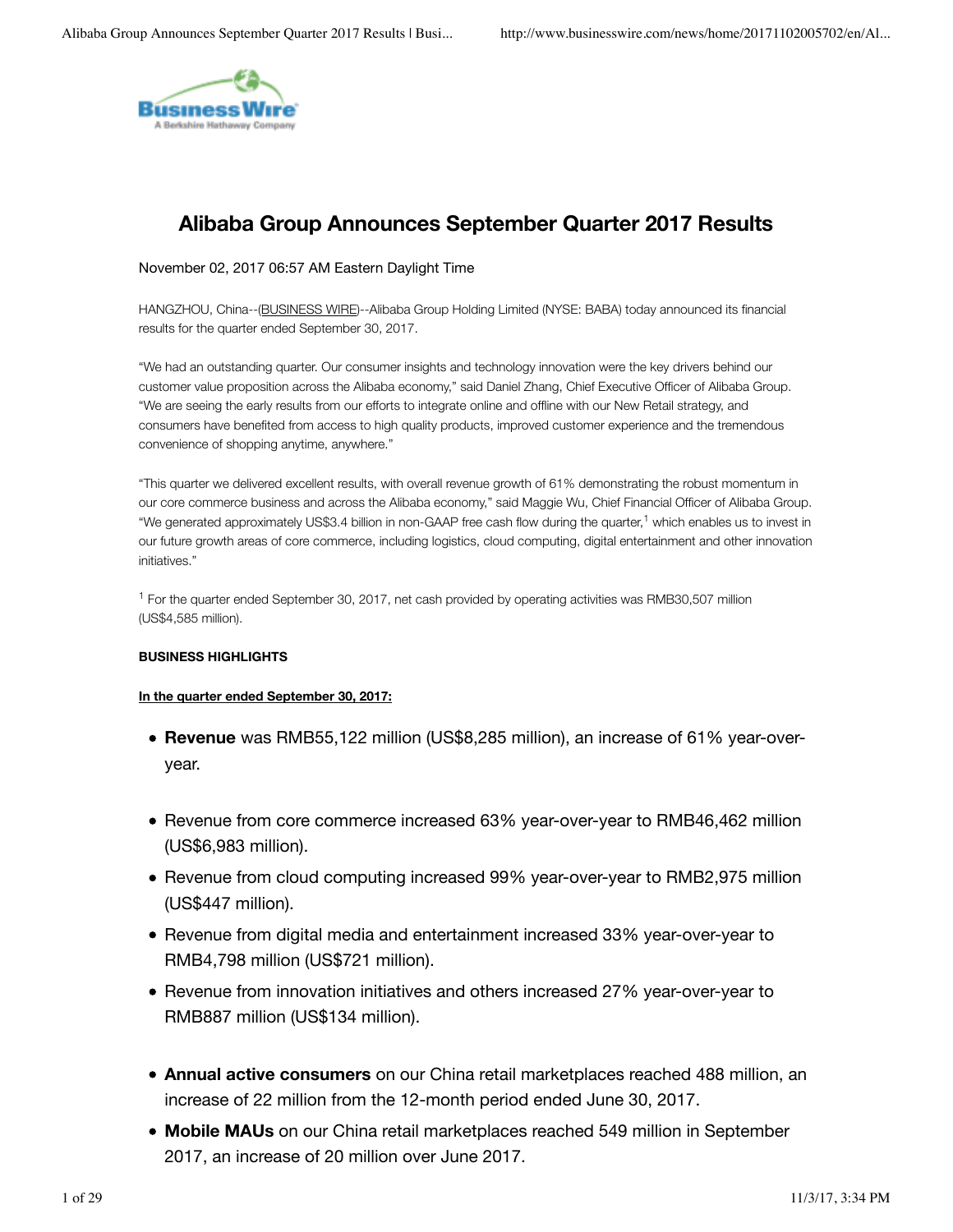- **Net income** was RMB17,408 million (US\$2,616 million), **income from operations** was RMB16,584 million (US\$2,493 million) and **adjusted EBITDA** was RMB25,031 million (US\$3,762 million). **Operating margin** was 30%, **adjusted EBITDA margin** was 45% and **adjusted EBITA margin for core commerce** was 57%.
- **Diluted EPS** was RMB6.78 (US\$1.02) and **non-GAAP diluted EPS** was RMB8.57 (US\$1.29).
- **Net cash provided by operating activities** was RMB30,507 million (US\$4,585 million) and **non-GAAP free cash flow** was RMB22,505 million (US\$3,383 million).

### **BUSINESS AND STRATEGIC UPDATES**

#### **Core Commerce**

**Taobao – innovative programs driving loyalty and engagement.** Taobao App's highly relevant personal recommendations and engaging content continue to drive robust growth in active users and engagement. In September 2017, user activities on the Taobao App drove a quarterly net increase of 20 million mobile MAUs on our China retail marketplaces to a total of 549 million mobile MAUs. The Taobao App is not only a destination for shopping but a community-based platform for sharing product knowledge and lifestyle content that drives user engagement and retention.

During the quarter, we launched a unified rewards-based loyalty program across the Tmall and Taobao marketplaces, called 88 Loyalty Membership, to enhance consumer engagement and loyalty. Membership is free and members are tiered by loyalty scores based on their quality and frequency of spending and social engagement, entitling them to different levels of loyalty benefits. Members in progressively higher tiers gain more access to exclusive privileges, products and content. Over 29 million consumers participated in our inaugural Members Festival on August 8.

**Tmall – extending B2C market leadership and delivering high quality products to consumers.** Tmall recorded 49% year-over-year growth for physical goods GMV in the quarter ended September 30, 2017. We achieved robust growth across all major categories. In particular, the accelerated growth in consumer electronics and FMCG categories reflects our commitment to building leadership in these two important categories. We witnessed success in new customer acquisitions through highly coordinated marketing and promotional campaigns, which partially drove an accelerated increase in annual active consumers to 488 million for the 12 months ended September 30, 2017, a net increase of 22 million from the prior quarter and taking annualized growth to double digits for the first time in the past four quarters.

During the quarter, Tmall demonstrated its data technology capabilities as the leading brand-building and retail distribution platform in China. Our Luxury Pavilion on Tmall offers a unique channel for premium brands to extend their reach, launch new product campaigns and take advantage of omni-channel solutions specifically targeting affluent Chinese consumers. For example, the algorithms powering our Tmall App enabled easy access by higher tier members of our 88 Loyalty Membership to the Luxury Pavilion, with personalized brand pages and product recommendations. These members also receive exclusive perks such as pre-orders of limited edition products and invitations to celebrity events. The growing list of partnering brands include Loewe, Burberry, LA MER, Maserati, Guerlain and Zenith.

**11.11 Global Shopping Festival.** In the ninth year of the world's largest 24-hour shopping event, this year's 11.11 will showcase:

**Alibaba Economy at scale.** 11.11 will demonstrate the technological innovation and global scale of the entire Alibaba Economy. More than 140,000 brands and hundreds of millions of consumers will participate in 11.11 this year. This shopping festival will be supported by our global cloud, payment and logistics infrastructure. Consumers will enjoy seamless payment and consumer loan services provided by Ant Financial. Alibaba Cloud will serve as the core technology and computing backbone to ensure the best consumer experience throughout the festival. Cainiao Network expects over 3 million logistics personnel to facilitate the lundreds of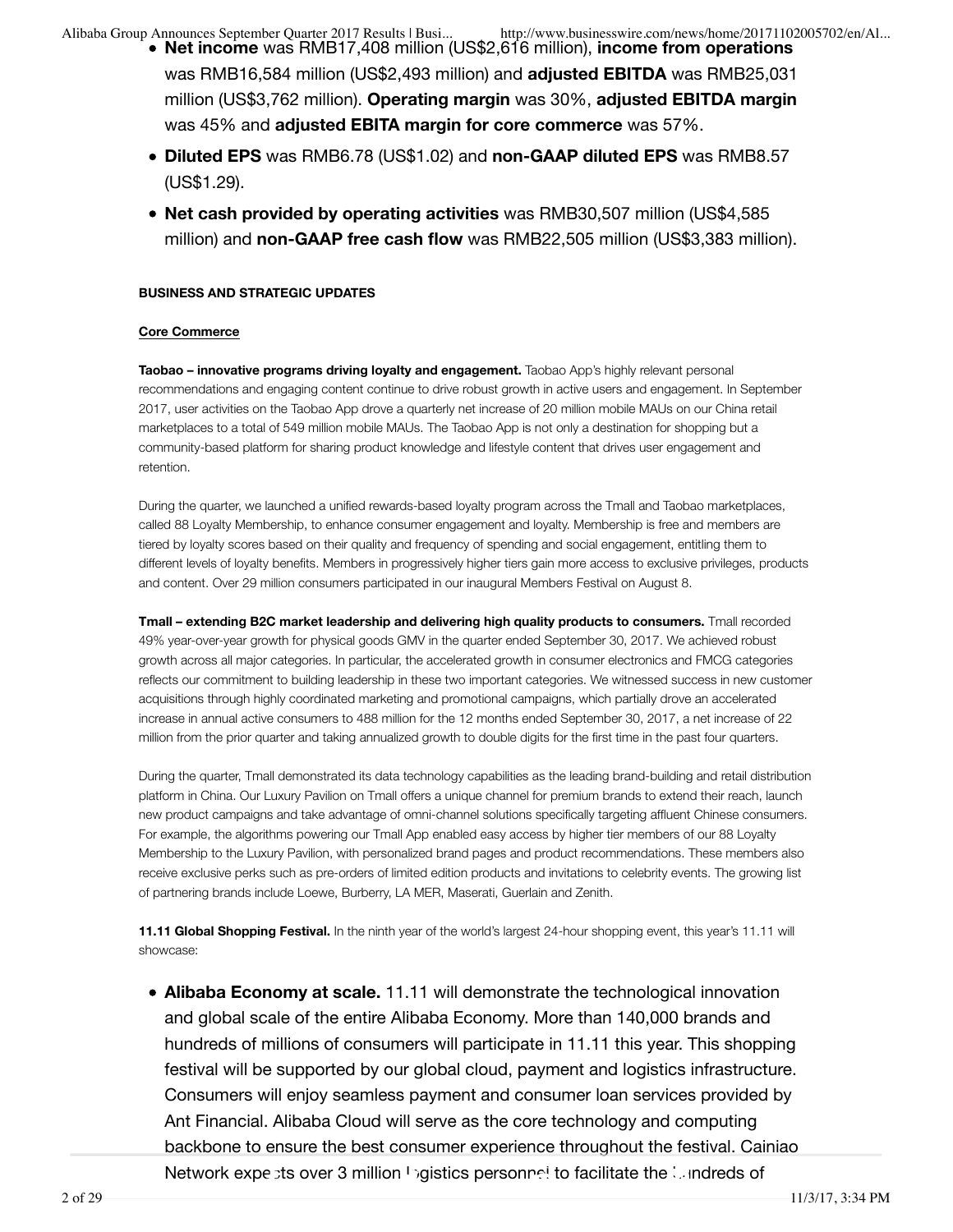millions of packages that will be generated from the festival.

Alibaba Group Announces September Quarter 2017 Results | Busi... http://www.businesswire.com/news/home/20171102005702/en/Al...

- **Power of the Chinese consumer.** We expect that hundreds of millions of Chinese consumers who visit our platforms on November 11 will have access to over 60,000 international brands and merchants to satisfy their increasing demand for goods and products from around the world. This year, Tmall will, for the first time, leverage its popularity outside China to bring over 100 domestic Chinese brands to international markets, targeting millions of overseas Chinese consumers in Asia and the rest of the world.
- **New Retail implementation.** Our unique New Retail model with integrated onlineoffline customer offerings will be showcased in store locations across China. More than 1,000 brands will convert nearly 100,000 physical locations into "smart stores" and our channel distribution solutions make it easy for more than 500,000 local neighborhood stores and Rural Taobao service centers to sell to consumers in lower-tier cities and rural villages.

**New Retail – from proof of concept to rapid expansion.** As part of our effort to create a seamless online and offline consumer experience, we expanded our Hema fresh grocery footprint and launched Tmall-branded franchised convenience stores.

During the quarter, Hema added new stores in major cities in China, bringing the total number of Hema stores to 20 as of September 30, 2017. We have taken our Hema model to our retail partners, who have begun to open and operate Hema franchised stores, extending coverage for the benefit of consumers.

In August, the first Tmall-branded franchised convenience store opened through the Lingshoutong Retail Sourcing Platform ("LST"). The LST platform is a digital sourcing platform that has been adopted by over 500,000 neighborhood mom-and-pop shops across China. The platform allows merchants to source from a broad selection of brands and products that can be efficiently delivered to their stores; increasing their potential revenue opportunity and lowering operational costs. The brand partners of LST benefit from deeper distribution channels, especially in lower tier cities in China where organized retail is less developed.

**International – further investments for long-term growth.** Our cross-border and international consumer businesses continue to exhibit robust growth. Revenue from our international commerce retail business reached RMB2,878 million (US\$433 million) in the quarter ended September 30, 2017, representing a 115% year-on-year growth, driven by strong growth in our Southeast Asian platform Lazada and our China outbound platform AliExpress. The growth of Lazada and AliExpress further expands our customer base outside China.

During the quarter, cooperating with Taobao Marketplace, Lazada expanded the "Taobao Collection" to expand Lazada's product offerings in three additional markets including Indonesia, the Philippines and Thailand, adding to the existing markets of Singapore and Malaysia. We will continue to invest aggressively in the nascent markets in Southeast Asia as well as launch innovative services to benefit consumers in the region.

Building upon the significant progress made in educating the U.S. market on the Chinese consumption economy during the Gateway '17 conference in June, we expanded the geographic reach of our efforts to on-board small businesses from outside China to sell into China by hosting the first Gateway '17 conference in Canada in September. Over 3,000 Canadian small businesses and entrepreneurs attended the event in Toronto to learn about business opportunities in the China market that present themselves through our ecosystem.

#### **Cloud Computing**

Cloud computing revenue grew 99% year-over-year to RMB2,975 million (US\$447 million), driven by both robust growth in paying customers and improving revenue mix to higher valued-added services. We are seeing significant traction and diversification of customers and revenue, and will continue to invest to further expand the market through valuable services for our cloud customers.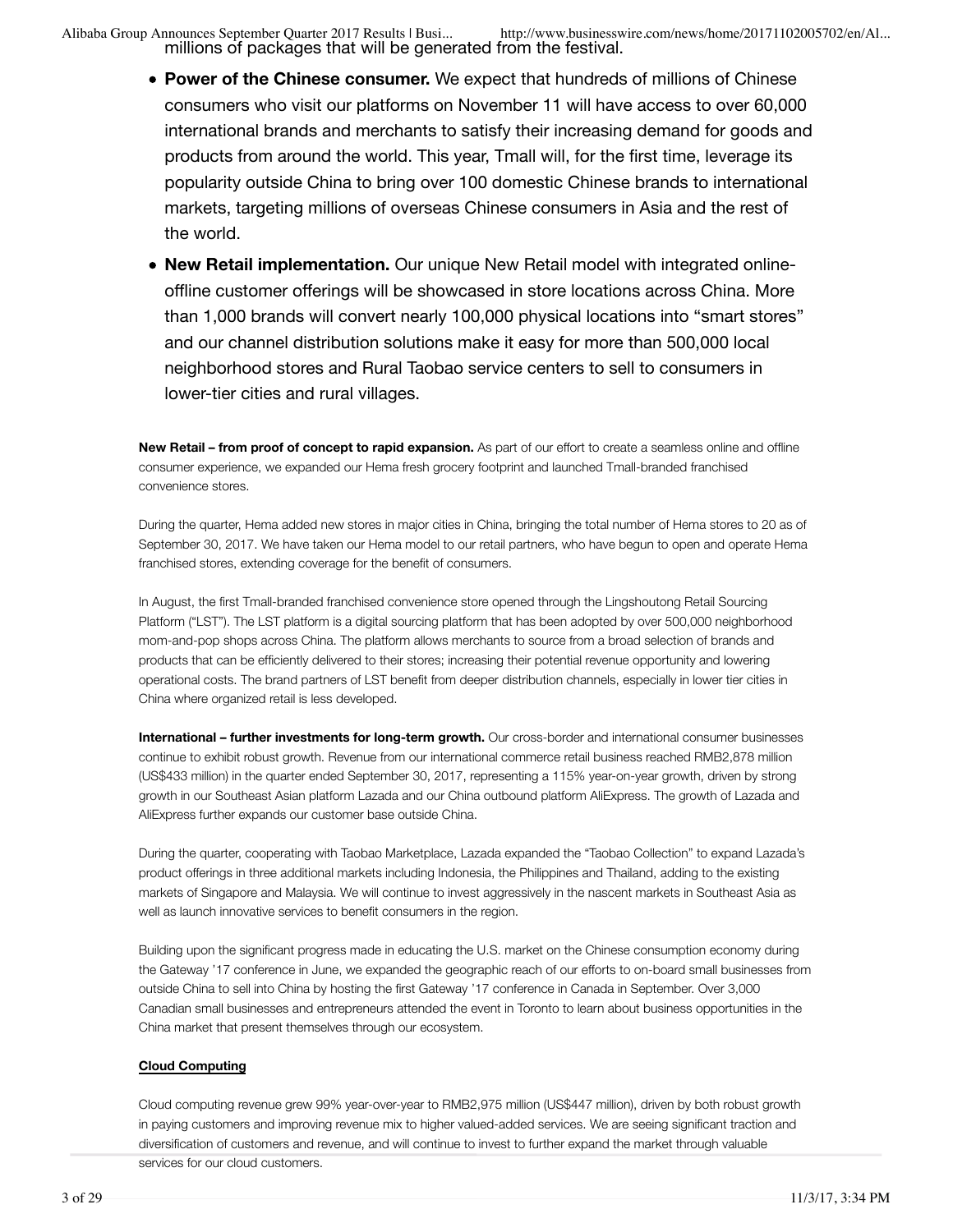...Alibaba Group Announces September Quarter 2017 Results | Busi<br>In the September 2017 quarter, Alibaba Cloud launched 245 new products and features, including major products that enable large enterprises to achieve higher computing performance and storage capability. For example, our new selfdeveloped X-Dragon Cloud server combines the performance and isolation capabilities of bare metal servers and the elasticity and agility of virtual machines. It is particularly suitable for mission critical applications requiring high performance guarantee and strong tenant isolation for enterprises. In addition, the newly released relational database POLARDB is integrated with our proprietary distributed storage backend for optimized performance and can store up to 100TB of data per TB instance.

Alibaba Cloud continues to develop holistic solutions to tackle the challenges of large enterprises spanning a variety of industries. Selected large enterprise customers in China include:

- **Philips**, one of Fortune 500 companies, has migrated their Enterprise IT applications in China onto Alibaba Cloud. This has resulted in improved operational data utilization and efficacy as well as largely reduced costs.
- **Kweichow Moutai**, one of the world's most valuable Chinese liquor companies, which is publicly-traded in China, is using our cloud products including elastic computing, content delivery, database, security and others services to build its digital marketing platform which enables it to better engage with its consumers.
- **Bank of Nanjing**, a publicly-traded bank in China, is migrating the core system of its Internet finance business to the Alibaba Cloud platform. Bank of Nanjing is adopting a range of proprietary cloud products including our OceanBase database and big data platform as well as other services designed specifically for the financial service sector by both Alibaba Cloud and Ant Financial.

We held the annual Computing Conference 2017 in Hangzhou in early October. The four-day event featured more than 800 industry experts and thought leaders at over 120 forums, covering topics such as artificial intelligence, blockchain, Big Data, quantum computing, DevOps and the Internet of Things (IoT). Approximately 60,000 people attended in person and millions viewed the conference online.

During the conference, we launched an innovative global research program, "Alibaba DAMO Academy," which is designed to bridge the gap between academic and industry research in the field of technology development to solve real-world problems.

We intend to invest more than US\$15 billion over the next three years on our research and development efforts, which will include the Alibaba DAMO Academy.

#### **Digital Media and Entertainment**

During the quarter, we successfully executed our strategy of acquiring and developing a mixture of licensed and original content that resulted in greater consumer mind share in both the drama and variety show categories. As a result, daily average subscribers of Youku video subscriptions increased over 180% year-on-year during the quarter ended September 30, 2017. We believe a strong content pipeline, especially with a focus on original content, offering greater flexibility around availability and distribution, will bring us sustainable long-term advantages in video entertainment.

#### **Innovation Initiatives**

AutoNavi continues to strengthen its position as a leading provider of digital map, navigation and location-based services in China. For the National Day Golden Week holiday campaign, AutoNavi launched location-based interactive marketing services for brands and retailers across different industries, resulting in approximately 4.7 billion branded impressions and enabled the distribution of RMB1.1 billion in targeted coupons.

#### **Updates on Equity Investees and Others**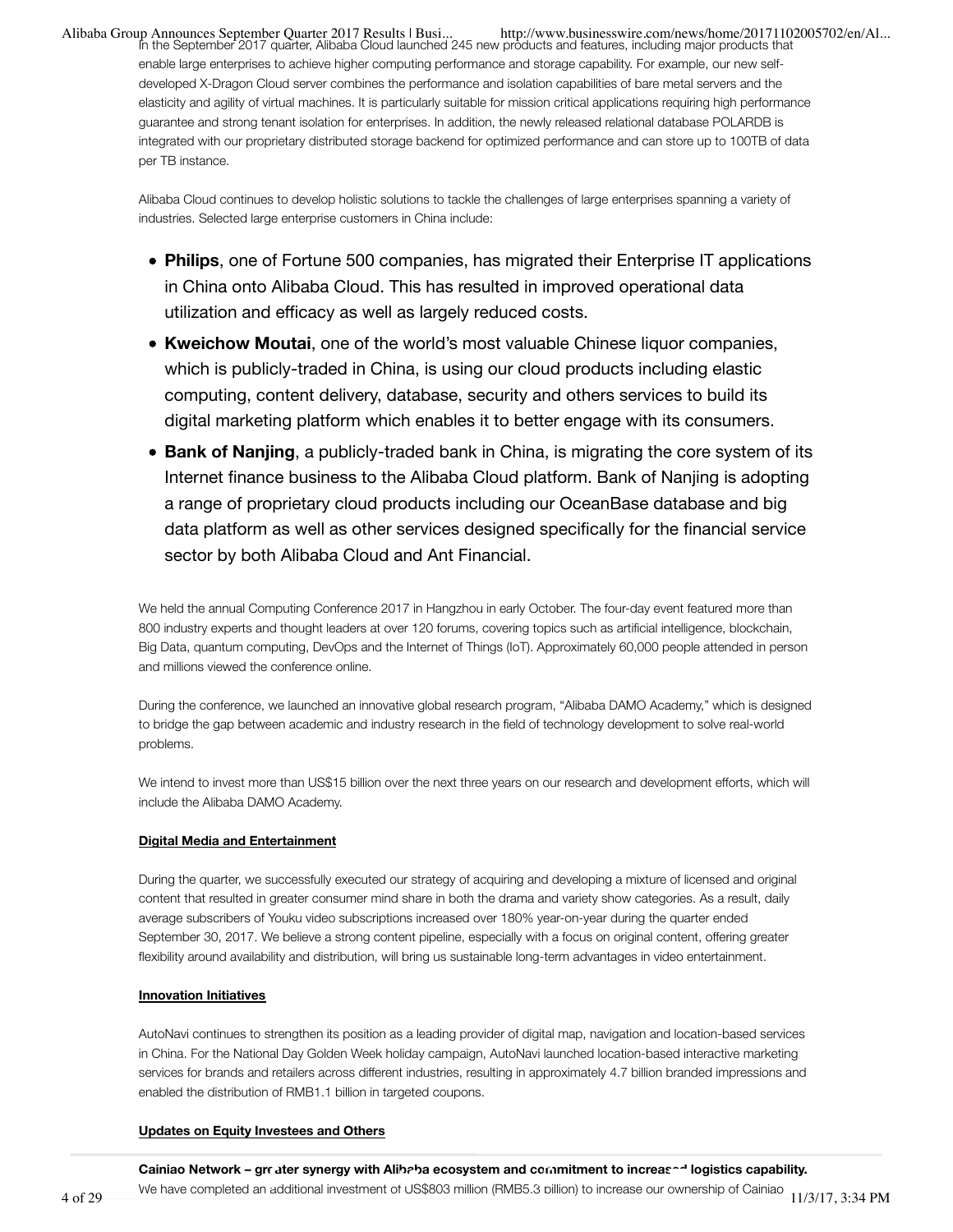...Alibaba Group Announces September Quarter 2017 Results | Busi<br>Network to a majority stake of 51%. The investment demonstrates our commitment to implement our New Retail strategy and to enhance the logistics capabilities within the Alibaba ecosystem. Together with Cainiao Network, we plan to invest RMB100 billion (US\$15.0 billion) over the next five years to further strengthen our global logistics network with the aim to realize the mission of fulfilling orders within 24 hours in China and within 72 hours anywhere in the world, and enable greater efficiencies and lower costs in China's logistics sector.

#### **Cash Flow from Operating Activities and Free Cash Flow**

Net cash provided by operating activities in the quarter ended September 30, 2017 was RMB30,507 million (US\$4,585 million), an increase of 77% compared to RMB17,206 million in the same quarter of 2016. Free cash flow, a non-GAAP measurement of liquidity, in the quarter ended September 30, 2017 was RMB22,505 million (US\$3,383 million), an increase of 61% compared to RMB13,943 million in the same quarter of 2016. A reconciliation of net cash provided by operating activities to free cash flow is included at the end of this results announcement.

#### **KEY OPERATIONAL METRICS\***

|                                                          |      |      | September 30, June 30, September 30, % Change |        |     |
|----------------------------------------------------------|------|------|-----------------------------------------------|--------|-----|
|                                                          | 2016 | 2017 | 2017                                          | YoY    | QoQ |
| <b>China Commerce Retail:</b>                            |      |      |                                               |        |     |
| Annual active consumers <sup>(1)</sup> (in millions)     | 439  | 466  | 488                                           | 11% 5% |     |
| Mobile monthly active users $(MAUS)^{(2)}$ (in millions) | 450  | 529  | 549                                           | 22%    | 4%  |

\* For definitions of terms used but not defined in this results announcement, please refer to our annual report on Form 20-F for the fiscal year ended March 31, 2017.

(1) For the twelve months ended on the respective dates.

(2) For the month ended on the respective dates.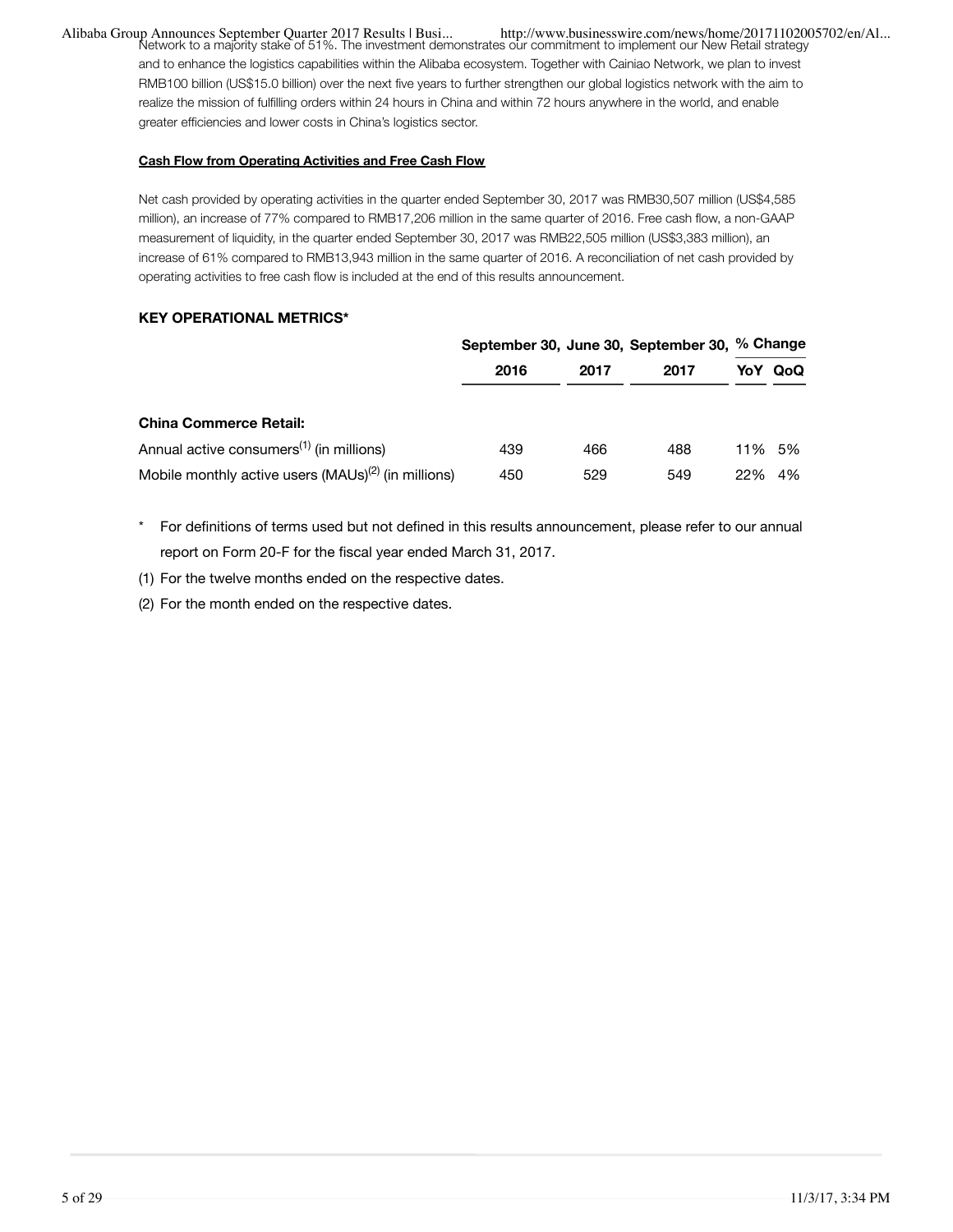## **SUMMARY FINANCIAL RESULTS**

|                                       | 2016       | 2017       |                   |                                                         |  |
|---------------------------------------|------------|------------|-------------------|---------------------------------------------------------|--|
|                                       | <b>RMB</b> | <b>RMB</b> | US <sup>(1)</sup> | YoY % Change                                            |  |
|                                       |            |            |                   | (in millions, except percentages and per share amounts) |  |
| Revenue                               | 34,292     | 55,122     | 8,285             | 61%                                                     |  |
| Income from operations                | 9,045      | 16,584     | 2,493             | 83%                                                     |  |
| Operating margin                      | 27%        | 30%        |                   |                                                         |  |
| Adjusted EBITDA <sup>(2)</sup>        | 15,875     | 25,031     | 3,762             | 58%                                                     |  |
| Adjusted EBITDA margin <sup>(2)</sup> | 46%        | 45%        |                   |                                                         |  |
| Adjusted EBITA <sup>(2)</sup>         | 14,593     | 23,018     | 3,460             | 58%                                                     |  |
| Adjusted EBITA margin <sup>(2)</sup>  | 43%        | 42%        |                   |                                                         |  |
| Net income                            | 7,075      | 17,408     | 2,616             | 146%                                                    |  |
| Non-GAAP net income <sup>(2)</sup>    | 12,949     | 22,089     | 3,320             | 71%                                                     |  |
| Diluted earnings per share/ADS (EPS)  | 2.97       | 6.78       | 1.02              | 128%                                                    |  |
| Non-GAAP diluted EPS <sup>(2)</sup>   | 5.26       | 8.57       | 1.29              | 63%                                                     |  |

**Three months ended September 30,**

- (1) This results announcement contains translations of certain Renminbi ("RMB") amounts into U.S. dollars ("US\$") for the convenience of the reader. Unless otherwise stated, all translations of RMB into US\$ were made at RMB6.6533 to US\$1.00, the exchange rate on September 30, 2017 as set forth in the H.10 statistical release of the Federal Reserve Board. The percentages stated in this announcement are calculated based on the RMB amounts.
- (2) See the sections entitled "Information about Segments," "Non-GAAP Financial Measures" and "Reconciliations of Non-GAAP Measures to the Nearest Comparable GAAP Measures" for more information about the non-GAAP measures referred to within this results announcement.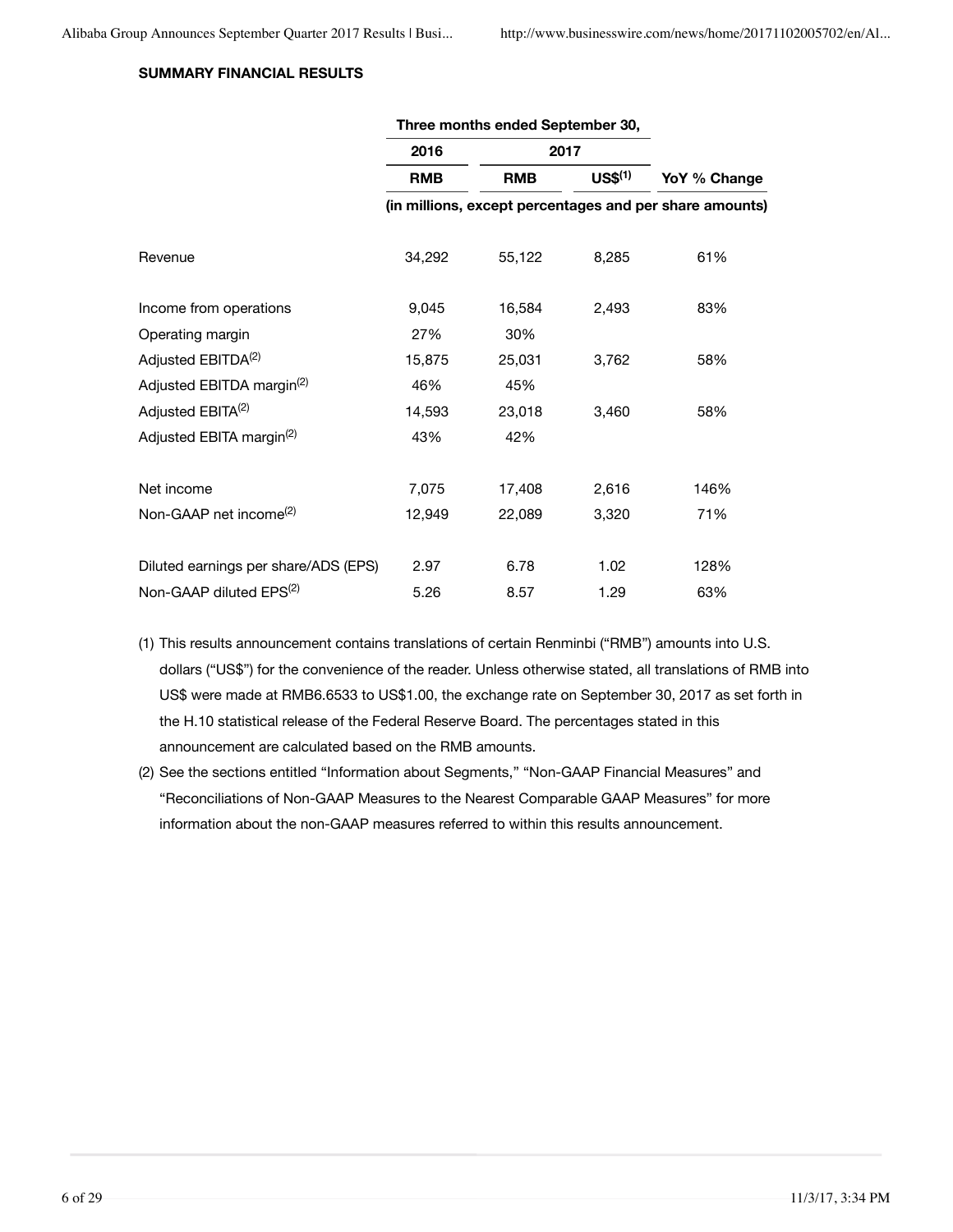## **INFORMATION ABOUT SEGMENTS**

The table below sets forth selected financial information of our operating segments for the periods indicate

|                       |            |              | Three months ended September 30, 2017                                             |             |            |            |    |
|-----------------------|------------|--------------|-----------------------------------------------------------------------------------|-------------|------------|------------|----|
|                       |            |              | Digital media Innovation                                                          |             |            |            |    |
|                       | Core       | <b>Cloud</b> | and                                                                               | initiatives |            |            |    |
|                       |            |              | commerce computing entertainment and others Unallocated <sup>(1)</sup> Consolidat |             |            |            |    |
|                       | <b>RMB</b> | <b>RMB</b>   | <b>RMB</b>                                                                        | <b>RMB</b>  | <b>RMB</b> | <b>RMB</b> | U. |
|                       |            |              | (in millions, except percentages)                                                 |             |            |            |    |
| Revenue               | 46,462     | 2,975        | 4,798                                                                             | 887         |            | 55,122 8,2 |    |
| Income (loss) from    |            |              |                                                                                   |             |            |            |    |
| operations            | 23,836     | (697)        | (3, 383)                                                                          | (1, 456)    | (1,716)    | 16,584 2,4 |    |
| Add: Share-based      |            |              |                                                                                   |             |            |            |    |
| compensation expense  | 1,987      | 531          | 594                                                                               | 930         | 644        | 4,686      | 70 |
| Add: Amortization of  |            |              |                                                                                   |             |            |            |    |
| intangible assets     | 591        | 4            | 1,040                                                                             | 30          | 83         | 1,748      | 26 |
| <b>Adjusted EBITA</b> | 26,414     | (162)        | (1, 749)                                                                          | (496)       | (989)      | 23,018 3,4 |    |
| <b>Adjusted EBITA</b> |            |              |                                                                                   |             |            |            |    |
| margin                | 57%        | (5)%         | (36)%                                                                             | (56)%       |            | 42%        |    |
|                       |            |              | Three months ended September 30, 2016                                             |             |            |            |    |
|                       |            |              | Digital media Innovation                                                          |             |            |            |    |
|                       | Core       | <b>Cloud</b> | and                                                                               | initiatives |            |            |    |
|                       |            |              | commerce computing entertainment and others Unallocated <sup>(1)</sup> Consolidat |             |            |            |    |
|                       | <b>RMB</b> | <b>RMB</b>   | <b>RMB</b>                                                                        | <b>RMB</b>  | <b>RMB</b> | <b>RMB</b> |    |
|                       |            |              | (in millions, except percentages)                                                 |             |            |            |    |
| Revenue               | 28,493     | 1,493        | 3,608                                                                             | 698         |            | 34,292     |    |
| Income (loss) from    |            |              |                                                                                   |             |            |            |    |
| operations            | 15,559     | (398)        | (2, 247)                                                                          | (1,888)     | (1,981)    | 9,045      |    |
| Add: Share-based      |            |              |                                                                                   |             |            |            |    |
| compensation expense  | 1,471      | 340          | 358                                                                               | 952         | 1,130      | 4,251      |    |
| Add: Amortization of  |            |              |                                                                                   |             |            |            |    |
| intangible assets     | 569        | 1            | 485                                                                               | 165         | 77         | 1,297      |    |
|                       |            |              |                                                                                   |             |            |            |    |
| <b>Adjusted EBITA</b> | 17,599     | (57)         | (1, 404)                                                                          | (771)       | (774)      | 14,593     |    |
| <b>Adjusted EBITA</b> |            |              |                                                                                   |             |            |            |    |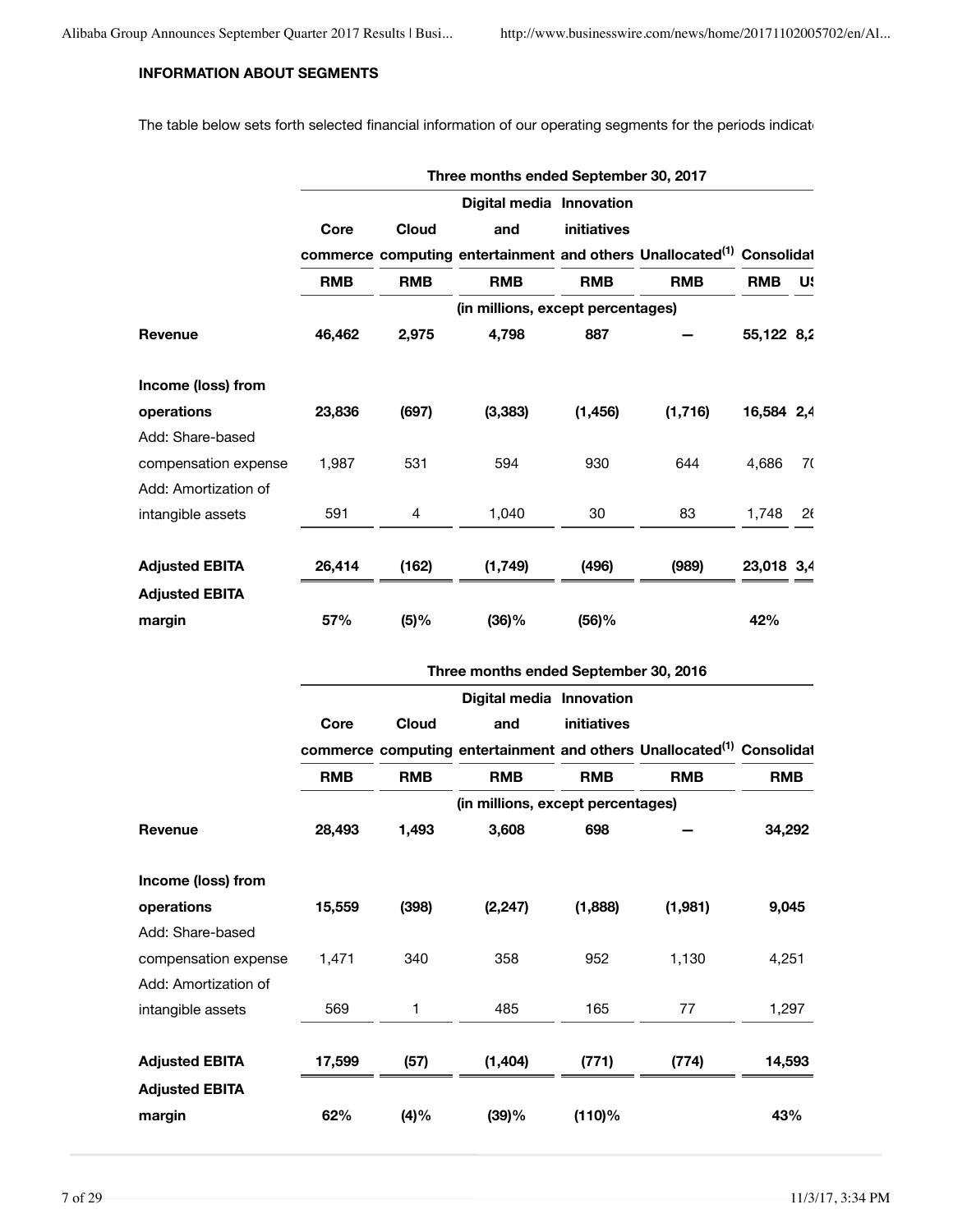items that are not allocated to individual segments.

#### **SEPTEMBER QUARTER OPERATIONAL AND FINANCIAL RESULTS**

#### **Revenue**

Revenue for the quarter ended September 30, 2017 was RMB55,122 million (US\$8,285 million), an increase of 61% compared to RMB34,292 million in the same quarter of 2016. The increase was mainly driven by the robust revenue growth of our China commerce retail business, international commerce retail business and Alibaba Cloud.

The following table sets forth a breakdown of our revenue by segment for the periods indicated:

|                                   | Three months ended September 30, |                    |              |      |                                   |       |
|-----------------------------------|----------------------------------|--------------------|--------------|------|-----------------------------------|-------|
|                                   |                                  | 2016               |              | 2017 |                                   |       |
|                                   |                                  | $%$ of             |              |      | $%$ of                            | YoY % |
|                                   | <b>RMB</b>                       | <b>Revenue RMB</b> |              |      | US\$ Revenue Change               |       |
|                                   |                                  |                    |              |      | (in millions, except percentages) |       |
| Core commerce:                    |                                  |                    |              |      |                                   |       |
| China commerce retail             |                                  |                    |              |      |                                   |       |
| - Customer management             | 16,645                           | 48%                | 26,272 3,949 |      | 48%                               | 58%   |
| - Commission                      | 6,864                            | 20%                | 10,059 1,512 |      | 18%                               | 47%   |
| - Others                          | 600                              | 2%                 | 3,226        | 484  | 6%                                | 438%  |
|                                   | 24,109                           | 70%                | 39,557 5,945 |      | 72%                               | 64%   |
| China commerce wholesale          | 1,435                            | 4%                 | 1.714        | 258  | 3%                                | 19%   |
| International commerce retail     | 1,338                            | 4%                 | 2,878        | 433  | 5%                                | 115%  |
| International commerce wholesale  | 1,506                            | 5%                 | 1,651        | 248  | 3%                                | 10%   |
| <b>Others</b>                     | 105                              | 0%                 | 662          | 99   | 1%                                | 530%  |
| Total core commerce               | 28,493                           | 83%                | 46,462 6,983 |      | 84%                               | 63%   |
| Cloud computing                   | 1.493                            | 4%                 | 2.975        | 447  | 5%                                | 99%   |
| Digital media and entertainment   | 3,608                            | 11%                | 4.798        | 721  | 9%                                | 33%   |
| Innovation initiatives and others | 698                              | 2%                 | 887          | 134  | 2%                                | 27%   |
| Total                             | 34,292                           | 100%               | 55,122 8,285 |      | 100%                              | 61%   |

**Core commerce**

### *China commerce retail business*

**Revenue –** Revenue from our China commerce retail business in the quarter ended September 30, 2017 was RMB39,557 million (US\$5,945 million), or 72% of total revenue, an increase of 64% compared to RMB24,109 million in the same quarter of 2016. The increase in revenue was due to robust growth of customer management revenue and commission revenue, as well as the consolidation of Intime starting in mid-May 2017. Customer management revenue grew by 58% year-over-year, driven largely by increases in the volume of clicks and to a lesser extent average unit price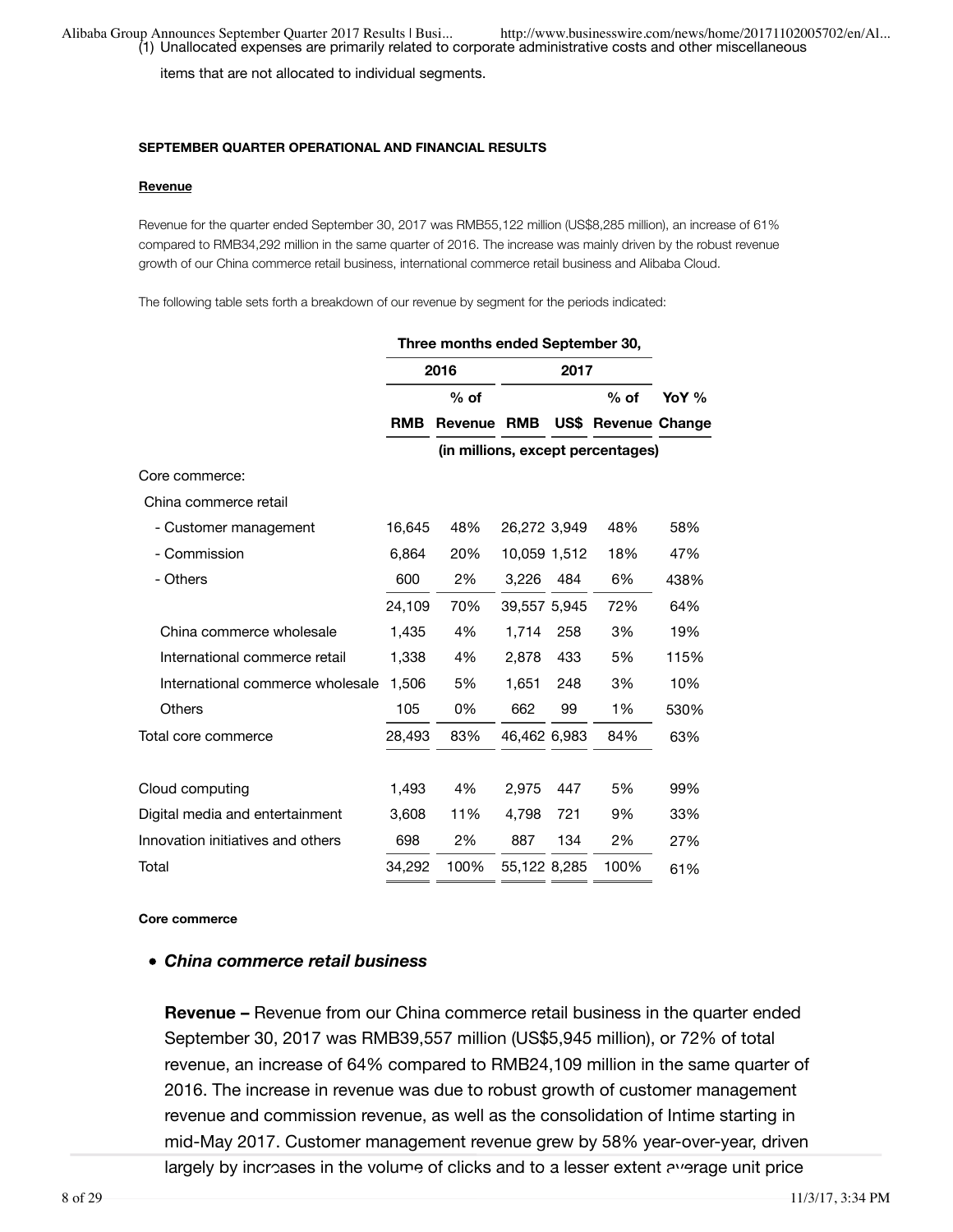per click, reflecting continuous mobile user growth and our ability to deliver more relevant content to consumers through our enhancements in personalization technology. This growth resulted in higher average spending on our customer management services by an increasing number of merchants. Commission revenue, representing 25% of China commerce retail revenue in the quarter ended September 30, 2017, grew by 47% year-over-year, primarily due to strong growth in physical goods transactions on Tmall. Other revenue was RMB3,226 million (US\$484 million), a significant increase compared to RMB600 million in the same quarter of 2016, primarily driven by our New Retail businesses, including consolidation of Intime and contribution from Hema.

Our annual China commerce retail revenue per annual active consumer increased from RMB215 for the quarter ended September 30, 2016 to RMB293 (US\$44) for the quarter ended September 30, 2017, and mobile revenue per mobile MAU grew from RMB151 for the quarter ended September 30, 2016 to RMB213 (US\$32) for the quarter ended September 30, 2017, as illustrated in these charts and the table at the end of this announcement.

**Annual active consumers –** Our China retail marketplaces had 488 million annual active consumers in the 12 months ended September 30, 2017, compared to 466 million in the 12 months ended June 30, 2017, representing a net addition of 22 million from the prior quarter, and an 11% increase from 439 million in the 12 months ended September 30, 2016. Average annual spend per active consumer for the 12 months ended September 30, 2017 also continued to increase from prior quarters. The longer consumers have been with our platform, the more they spend, placing more orders across more product categories.

**Mobile MAUs –** Mobile MAUs on our China retail marketplaces grew to 549 million in September 2017, compared to 529 million in June 2017, representing a net addition of 20 million MAUs in the quarter and a 22% increase from 450 million in September 2016.

### *China commerce wholesale business*

Revenue from our China commerce wholesale business in the quarter ended September 30, 2017 was RMB1,714 million (US\$258 million), an increase of 19% compared to RMB1,435 million in the same quarter of 2016. The increase was primarily due to an increase in the average revenue from paying members on our 1688.com platform.

### *International commerce retail business*

Revenue from our international commerce retail business in the quarter ended September 30, 2017 was RMB2 878 million (US\$433 million), an increase of 115%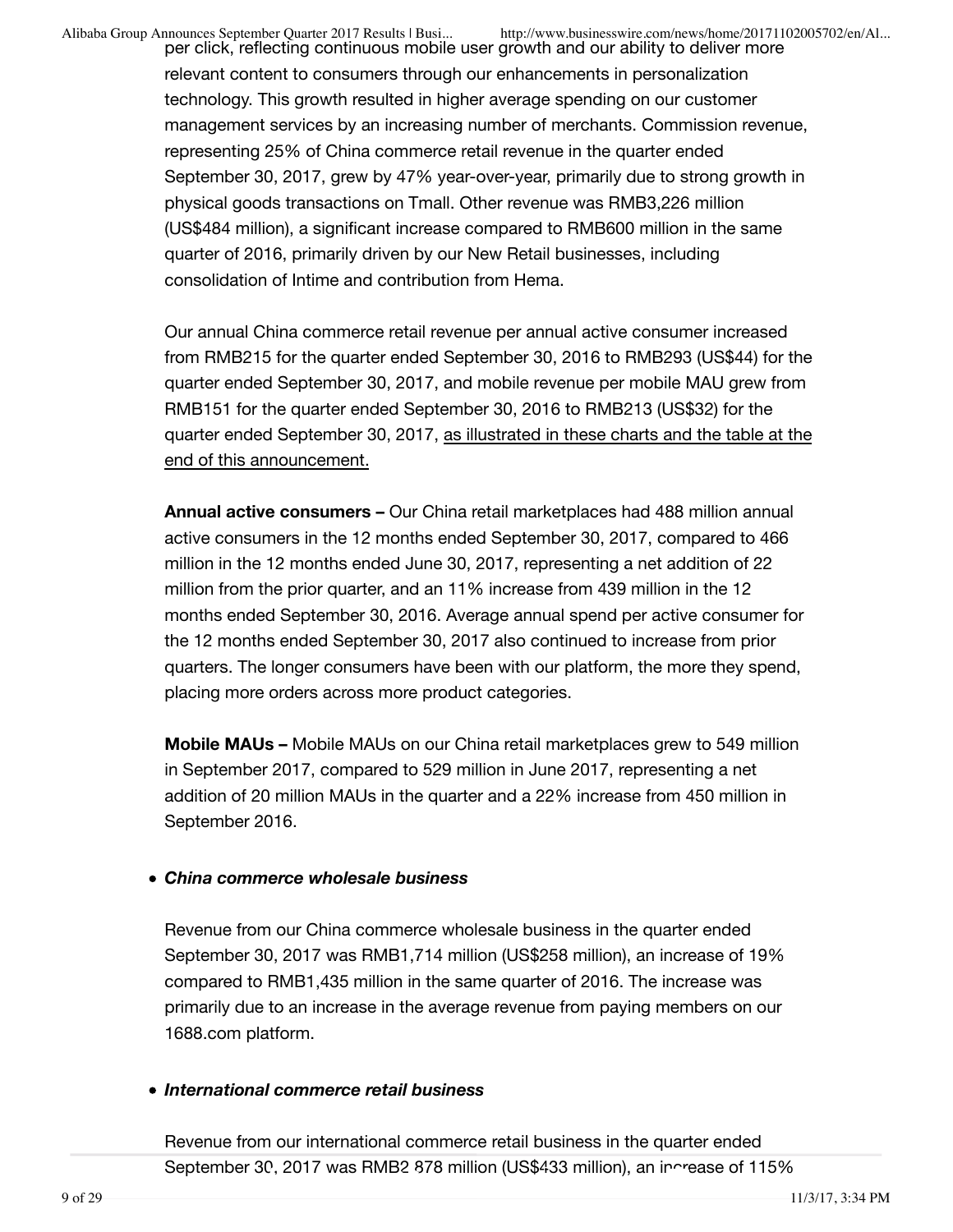compared to RMB1,338 million in the same quarter of 2016. The increase was primarily due to the growth in revenue generated from Lazada and AliExpress, driven by robust GMV growth on these two marketplaces.

### *International commerce wholesale business*

Revenue from our international commerce wholesale business in the quarter ended September 30, 2017 was RMB1,651 million (US\$248 million), an increase of 10% compared to RMB1,506 million in the same quarter of 2016, primarily due to an increase in online marketing revenue.

#### **Cloud computing**

Revenue from our cloud computing business in the quarter ended September 30, 2017 was RMB2,975 million (US\$447 million), an increase of 99% compared to RMB1,493 million in the same quarter of 2016, primarily driven by an increase in the number of paying customers and also by an increase in their usage of our cloud computing services including more complex offerings, such as content delivery network, database services, as well as data and security services.

### **Digital media and entertainment**

Revenue from our digital media and entertainment business in the quarter ended September 30, 2017 was RMB4,798 million (US\$721 million), an increase of 33% compared to RMB3,608 million in the same quarter of 2016. The increase was primarily due to an increase in revenue from mobile value-added services provided by UCWeb, such as news feeds and mobile search, and an increase in subscription and advertising revenue from Youku Tudou.

#### **Innovation initiatives and others**

Revenue from innovation initiatives and others in the quarter ended September 30, 2017 was RMB887 million (US\$134 million), an increase of 27% compared to RMB698 million in the same quarter of 2016.

### **Costs and Expenses**

The following tables set forth a breakdown of our costs and expenses, share-based compensation expense and costs and expenses excluding share-based compensation expense by function for the periods indicated.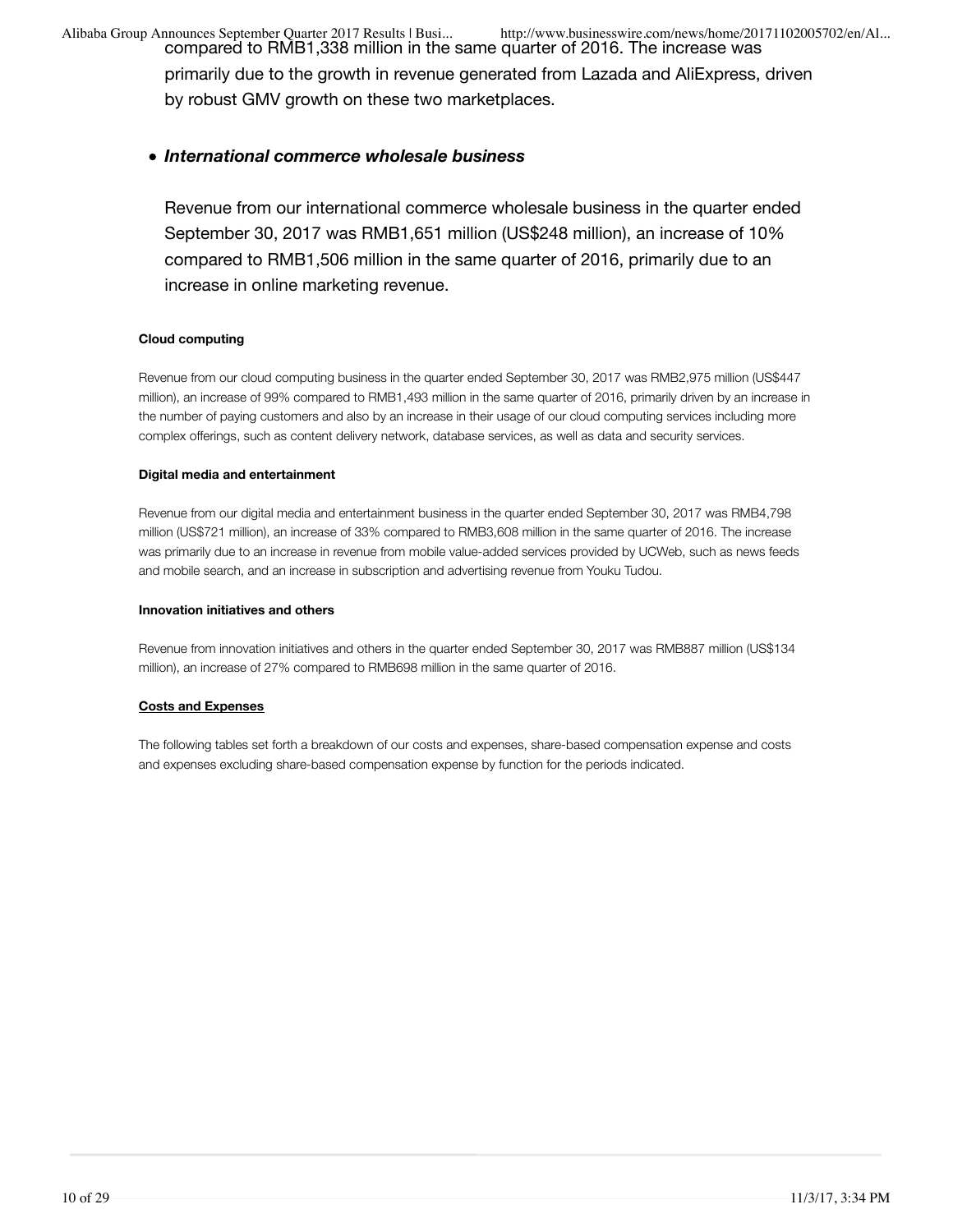**Three months ended September 30, % of**

|                                                | 2016       |         | 2017         |     |                                   | Revenue |
|------------------------------------------------|------------|---------|--------------|-----|-----------------------------------|---------|
|                                                | $%$ of     |         |              |     | $%$ of                            | YoY     |
|                                                | <b>RMB</b> | Revenue | RMB          |     | US\$ Revenue change               |         |
|                                                |            |         |              |     | (in millions, except percentages) |         |
| <b>Costs and expenses:</b>                     |            |         |              |     |                                   |         |
| Cost of revenue                                | 13,123     | 38%     | 22,002 3,307 |     | 40%                               | 2%      |
| Product development expenses                   | 4,134      | 12%     | 5,083        | 764 | 9%                                | (3)%    |
| Sales and marketing expenses                   | 3,878      | 11%     | 6,266        | 942 | 11%                               | 0%      |
| General and administrative expenses            | 2,815      | 8%      | 3,439        | 516 | 6%                                | (2)%    |
| Amortization of intangible assets              | 1,297      | 4%      | 1,748        | 263 | 4%                                | 0%      |
| Total costs and expenses                       | 25,247     | 73%     | 38,538 5,792 |     | 70%                               | (3)%    |
|                                                |            |         |              |     |                                   |         |
| Share-based compensation expense by function:  |            |         |              |     |                                   |         |
| Cost of revenue                                | 1,183      | 4%      | 1,369        | 206 | 2%                                | (2)%    |
| Product development expenses                   | 1,451      | 4%      | 1,686        | 253 | 3%                                | (1)%    |
| Sales and marketing expenses                   | 478        | 1%      | 501          | 75  | 1%                                | 0%      |
| General and administrative expenses            | 1,139      | 3%      | 1,130        | 170 | 2%                                | (1)%    |
| Total share-based compensation expense         | 4,251      | 12%     | 4,686        | 704 | 8%                                | (4)%    |
| Costs and expenses excluding share-based       |            |         |              |     |                                   |         |
| compensation expense:                          |            |         |              |     |                                   |         |
| Cost of revenue                                | 11,940     | 34%     | 20,633 3,101 |     | 38%                               | 4%      |
| Product development expenses                   | 2,683      | 8%      | 3,397        | 511 | 6%                                | (2)%    |
| Sales and marketing expenses                   | 3,400      | 10%     | 5,765        | 867 | 10%                               | 0%      |
| General and administrative expenses            | 1,676      | 5%      | 2,309        | 346 | 4%                                | (1)%    |
| Amortization of intangible assets              | 1,297      | 4%      | 1,748        | 263 | 4%                                | 0%      |
| Total costs and expenses excluding share-based |            |         |              |     |                                   |         |
| compensation expense                           | 20,996     | 61%     | 33,852 5,088 |     | 62%                               | 1%      |
|                                                |            |         |              |     |                                   |         |

**Cost of revenue –** Cost of revenue in the quarter ended September 30, 2017 was RMB22,002 million (US\$3,307 million), or 40% of revenue, compared to RMB13,123 million, or 38% of revenue, in the same quarter of 2016. Without the effect of share-based compensation expense, cost of revenue as a percentage of revenue would have increased from 34% in the quarter ended September 30, 2016 to 38% in the quarter ended September 30, 2017. The increase was primarily due to our investments in New Retail, globalization and improving user experience. These increased costs primarily reflected the consolidation of Intime, investments in Hema and Lazada, content acquisition costs of Youku Tudou and logistics costs related to Tmall Supermarket.

**Product development expenses –** Product development expenses in the quarter ended September 30, 2017 were RMB5,083 million (US\$764 million), or 9% of revenue, compared to RMB4,134 million, or 12% of revenue, in the same quarter of 2016. Without the effect of share-based compensation expense, product development expenses as a percentage of revenue would have decreased from 8% in the quarter ended September 30, 2016 to 6% in the quarter ended September 30, 2017, reflecting operating leverage.

**Sales and marketing expenses –** Sales and marketing expenses in the quarter ended September 30, 2017 were RMB6,266 million (US\$942 million), or 11% of revenue, compared to RMB3,878 million, or 11% of revenue, in the same quarter of 2016. Without the effect of share-based compensation expense, sales and marketing expenses as a percentage of revenue in the quarter ended September 30, 2017 would have remained stable at 10% as compared to the same quarter in 2016.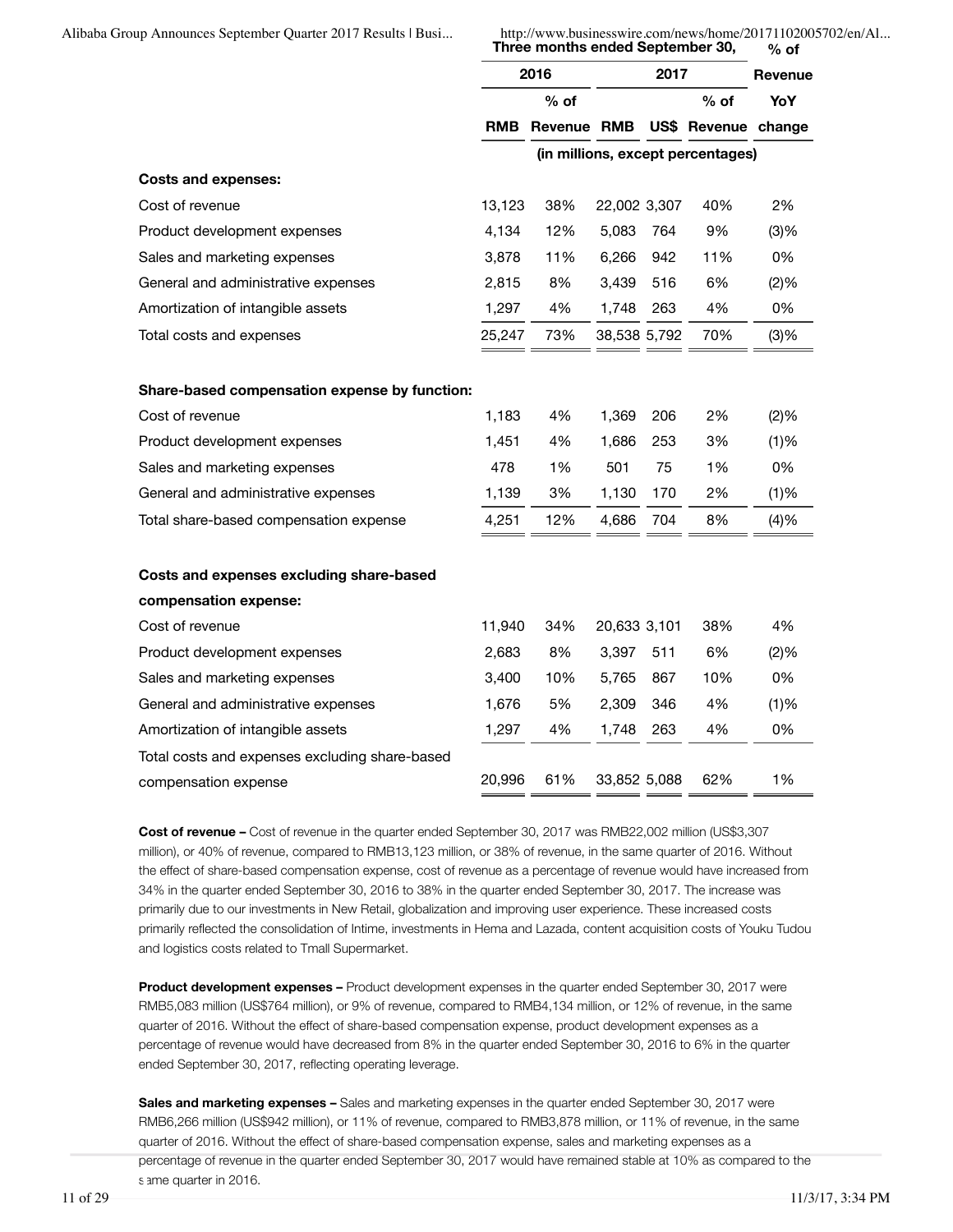**General and administrative expenses –** General and administrative expenses in the quarter ended September 30, 2017 were RMB3,439 million (US\$516 million), or 6% of revenue, compared to RMB2,815 million, or 8% of revenue, in the same quarter of 2016. Without the effect of share-based compensation expense, general and administrative expenses as a percentage of revenue would have decreased from 5% in the quarter ended September 30, 2016 to 4% in the quarter ended September 30, 2017, reflecting operating leverage.

**Share-based compensation expense –** Total share-based compensation expense included in the cost and expense items above in the quarter ended September 30, 2017 was RMB4,686 million (US\$704 million), an increase of 10% compared to RMB4,251 million in the same quarter of 2016. Share-based compensation expense as a percentage of revenue decreased to 8% in the quarter ended September 30, 2017 from 12% in the same quarter of 2016. The following table sets forth our analysis of share-based compensation expense for the quarters indicated by type of share-based awards:

|                                                                | Three months ended                           |         |       |                                 |           |    |
|----------------------------------------------------------------|----------------------------------------------|---------|-------|---------------------------------|-----------|----|
|                                                                | September 30, 2016 June 30, 2017 September ( |         |       |                                 |           |    |
|                                                                |                                              | $%$ of  |       | $%$ of                          |           |    |
|                                                                | <b>RMB</b>                                   | Revenue |       | <b>RMB Revenue RMB US\$ F</b>   |           |    |
|                                                                |                                              |         |       | (in millions, except percentage |           |    |
| By type of awards:                                             |                                              |         |       |                                 |           |    |
| Alibaba Group share-based awards granted to:                   |                                              |         |       |                                 |           |    |
| - Our employees                                                | 2,910                                        | 8%      | 3,023 | 6%                              | 3,697 556 |    |
| - Ant Financial employees and other consultants <sup>(1)</sup> | 598                                          | 2%      | 452   | 1%                              | 469       | 70 |
| Ant Financial share-based awards granted to our                |                                              |         |       |                                 |           |    |
| employees <sup>(1)</sup>                                       | 543                                          | 1%      | 297   | 1%                              | 266       | 40 |
| <b>Others</b>                                                  | 200                                          | 1%      | 247   | 0%                              | 254       | 38 |
| Total share-based compensation expense                         | 4,251                                        | 12%     | 4,019 | 8%                              | 4,686 704 |    |

(1) Awards subject to mark-to-market accounting treatment.

Share-based compensation expense related to Alibaba Group share-based awards granted increased in this quarter compared to the previous quarter. The increase reflected the full quarter effect of the expense arising from the annual performance-based awards granted in the middle of the previous quarter.

We expect that our share-based compensation expense will continue to be affected by changes in the fair value of our shares and Ant Financial shares, as well as the quantity of awards we grant to our employees and consultants in the future. Due to the accounting treatment of Ant Financial share-based awards granted to our employees, if the fair value of Ant Financial equity increases in the future, our share-based compensation expense will likely increase, although any such increase will be non-cash and will not result in any economic cost or equity dilution to our shareholders.

**Amortization of intangible assets –** Amortization of intangible assets in the quarter ended September 30, 2017 was RMB1,748 million (US\$263 million), an increase of 35% from RMB1,297 million in the same quarter of 2016. The increase was due to an increase in intangible assets recognized relating to our strategic acquisitions and investments.

#### **Income from operations and operating margin**

Income from operations in the quarter ended September 30, 2017 was RMB16,584 million (US\$2,493 million), or 30% of revenue, an increase of 83% compared to RMB9,045 million, or 27% of revenue, in the same quarter of 2016.

#### **Adjusted EBITDA and Adjusted EBITDA margin**

Adjusted EBITDA increased by 58% to RMB25,031 million (US\$3,762 million) in the quarter ended September 30, 2017, compared to RMB15,875 million in the same quarter of 2016. Adjusted EBITDA margin decreased to 45% in the quarter ended September 30, 2017 from 46% in the same quarter of 2016, mainly due to our investments in New Retail, globalization, user base and user experience, partly offset by increased operating leverage. A reconciliation of net income to adjusted EBITDA is included at the end of this results announcement.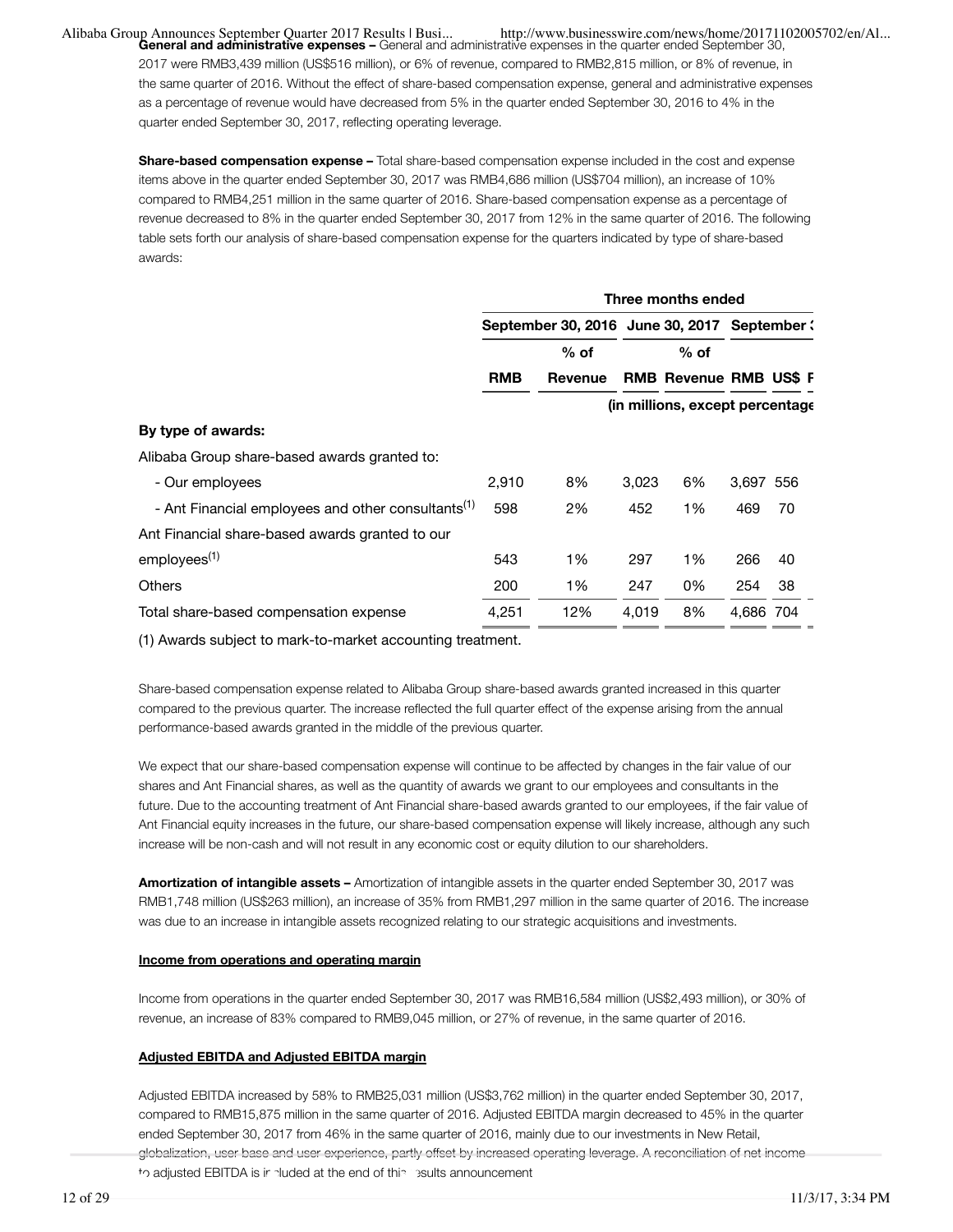...Alibaba Group Announces September Quarter 2017 Results | Busi<br>As many of our newly developed and acquired businesses have different cost structures and lower margins, we expect<br>As many of our newly developed and acquire

that our margin will continue to be negatively impacted by these new businesses.

#### **Adjusted EBITA and adjusted EBITA margin by segments**

Adjusted EBITA and adjusted EBITA margin by segments are set forth in the table below. See the section entitled "Information about Segments" above for a reconciliation of income from operations to adjusted EBITA.

|                                         | Three months ended September 30,  |           |              |       |                     |  |  |
|-----------------------------------------|-----------------------------------|-----------|--------------|-------|---------------------|--|--|
|                                         |                                   | 2016      |              | 2017  |                     |  |  |
|                                         |                                   | $%$ of    |              |       | $%$ of              |  |  |
|                                         | <b>RMB</b>                        | Revenue   | <b>RMB</b>   |       | <b>US\$</b> Revenue |  |  |
|                                         | (in millions, except percentages) |           |              |       |                     |  |  |
|                                         |                                   |           |              |       |                     |  |  |
| Core commerce                           | 17.599                            | 62%       | 26,414 3,970 |       | 57%                 |  |  |
| Cloud computing                         | (57)                              | (4)%      | (162)        | (24)  | (5)%                |  |  |
| Digital media and entertainment (1,404) |                                   | (39)%     | (1,749)      | (263) | (36)%               |  |  |
| Innovation initiatives and others       | (771)                             | $(110)$ % | (496)        | (75)  | (56)%               |  |  |

**Core commerce segment –** Adjusted EBITA increased by 50% to RMB26,414 million (US\$3,970 million) in the quarter ended September 30, 2017, compared to RMB17,599 million in the same quarter of 2016. Adjusted EBITA margin decreased to 57% in the quarter ended September 30, 2017, as compared to 62% in the same quarter of 2016, primarily due to our investment in New Retail businesses, including Intime and Hema, globalization, including Lazada, user base and user experience.

**Cloud computing segment –** Adjusted EBITA in the quarter ended September 30, 2017 was a loss of RMB162 million (US\$24 million), compared to a loss of RMB57 million in the same quarter of 2016. Adjusted EBITA margin decreased to negative 5% in the quarter ended September 30, 2017 from negative 4% in the quarter ended September 30, 2016, primarily due to our continued expansion and enhancement of our customer base, products and services, both within China and overseas.

**Digital media and entertainment segment –** Adjusted EBITA in the quarter ended September 30, 2017 was a loss of RMB1,749 million (US\$263 million), compared to a loss of RMB1,404 million in the same quarter of 2016. Adjusted EBITA margin improved to negative 36% in the quarter ended September 30, 2017 from negative 39% in the quarter ended September 30, 2016, primarily due to solid results from UCWeb, partly offset by an increase in investment in content costs of Youku Tudou.

**Innovation initiatives and others segment –** Adjusted EBITA in the quarter ended September 30, 2017 was a loss of RMB496 million (US\$75 million), compared to a loss of RMB771 million in the same quarter of 2016. Adjusted EBITA margin improved to negative 56% in the quarter ended September 30, 2017, compared to negative 110% in the quarter ended September 30, 2016, primarily due to increase in revenue from new business initiatives.

#### **Interest and investment income, net**

Interest and investment income, net in the quarter ended September 30, 2017 was RMB3,435 million (US\$516 million), a significant increase from RMB419 million in the same quarter of 2016, primarily due to gains of RMB2,362 million (US\$355 million) arising from disposals of certain investments and an increase in interest income, partly offset by impairment loss on certain investments of RMB389 million (US\$58 million).

#### **Other income, net**

Other income, net in the quarter ended September 30, 2017 was RMB1,737 million (US\$261 million), compared to RMB868 million in the same quarter of 2016. The increase was primarily due to an increase in royalty fees and software technology service fees received from Ant Financial under our profit sharing arrangement, which amounted to RMB1,995 million (US\$300 million) in the quarter ended September 30, 2017, offset by an increase in exchange loss.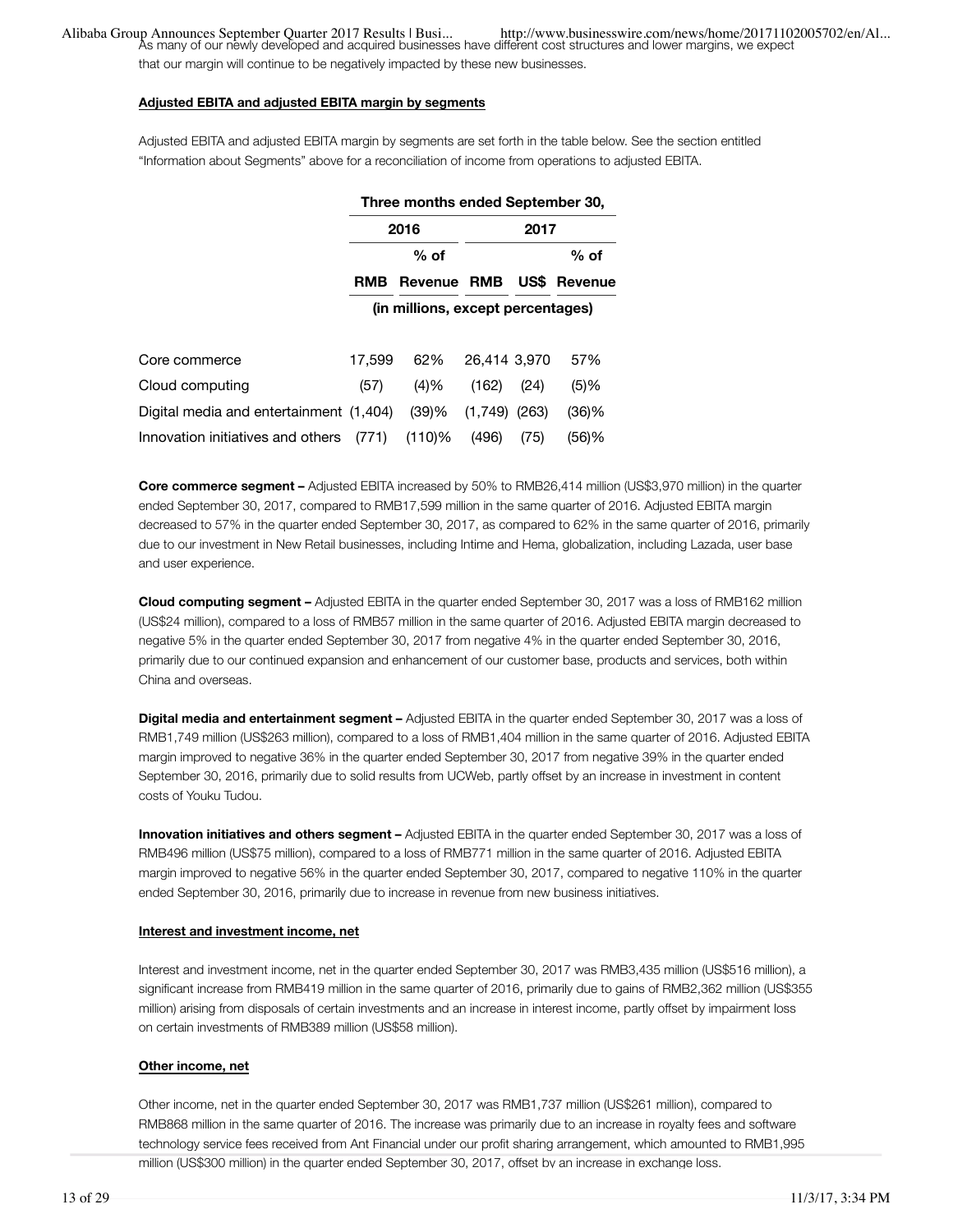Income tax expenses in the quarter ended September 30, 2017 were RMB2,719 million (US\$409 million), compared to RMB2,022 million in the same quarter of 2016.

Our effective tax rate was 13% in the quarter ended September 30, 2017, compared to 21% in the same quarter of 2016. Excluding share-based compensation expense, impairment of investments and other unrealized investment gain/loss, our effective tax rate would have been 10% in the quarter ended September 30, 2017, compared to 14% in the same quarter of 2016. The decrease in effective tax rate was primarily due to the recognition of tax credits of approximately RMB2.3 billion (US\$346 million) during the quarter as certain key subsidiaries were notified of the renewal of their Key Software Enterprise status for calendar year 2016 by the relevant tax authorities.

### **Share of results of equity investees**

Share of results of equity investees in the quarter ended September 30, 2017 was a loss of RMB882 million (US\$133 million), compared to a loss of RMB567 million in the same quarter of 2016 and a loss of RMB1,388 million in the quarter ended June 30, 2017. We record our share of results of equity investees one quarter in arrears. Share of results of equity investees in the quarter ended September 30, 2017 and the comparative periods consisted of the following:

|                                             | Three months ended                                  |               |            |       |  |  |  |
|---------------------------------------------|-----------------------------------------------------|---------------|------------|-------|--|--|--|
|                                             | September 30, 2016 June 30, 2017 September 30, 2017 |               |            |       |  |  |  |
|                                             | <b>RMB</b>                                          | <b>RMB</b>    | <b>RMB</b> | US\$  |  |  |  |
|                                             |                                                     | (in millions) |            |       |  |  |  |
| Share of (loss) profit of equity investees: |                                                     |               |            |       |  |  |  |
| - Koubei                                    | (3)                                                 | (391)         | (369)      | (56)  |  |  |  |
| - Cainiao Network                           | (220)                                               | (245)         | (273)      | (41)  |  |  |  |
| - Other equity investees                    | (160)                                               | (311)         | 190        | 29    |  |  |  |
| Dilution gains (losses)                     | 46                                                  | (29)          | (14)       | (2)   |  |  |  |
| Others $(1)$                                | (230)                                               | (412)         | (416)      | (63)  |  |  |  |
| Total                                       | (567)                                               | (1,388)       | (882)      | (133) |  |  |  |

# (1) Others mainly include amortization of intangible assets of equity investees and share-based compensation expense.

The share of results of equity investees in the quarter ended September 30, 2017 was a loss of RMB882 million (US\$133 million), compared to a loss of RMB1,388 million in the quarter ended June 30, 2017, primarily due to an increase in our share of profit, net of other equity investees.

### **Net income and Non-GAAP net income**

Our net income in the quarter ended September 30, 2017 was RMB17,408 million (US\$2,616 million), an increase of 146% compared to RMB7,075 million in the same quarter of 2016. Excluding share-based compensation expense, noncash revaluation gain and certain other items, non-GAAP net income in the quarter ended September 30, 2017 was RMB22,089 million (US\$3,320 million), an increase of 71% compared to RMB12,949 million in the same quarter of 2016. A reconciliation of net income to non-GAAP net income is included at the end of this results announcement.

### **Net income attributable to ordinary shareholders**

Net income attributable to ordinary shareholders in the quarter ended September 30, 2017 was RMB17,668 million (US\$2,656 million), an increase of 132% compared to RMB7,623 million in the same quarter of 2016.

### **Diluted EPS and non-GAAP diluted EPS**

Diluted EPS in the quarter ended September 30, 2017 was RMB6.78 (US\$1.02) on a weighted average of 2,607 million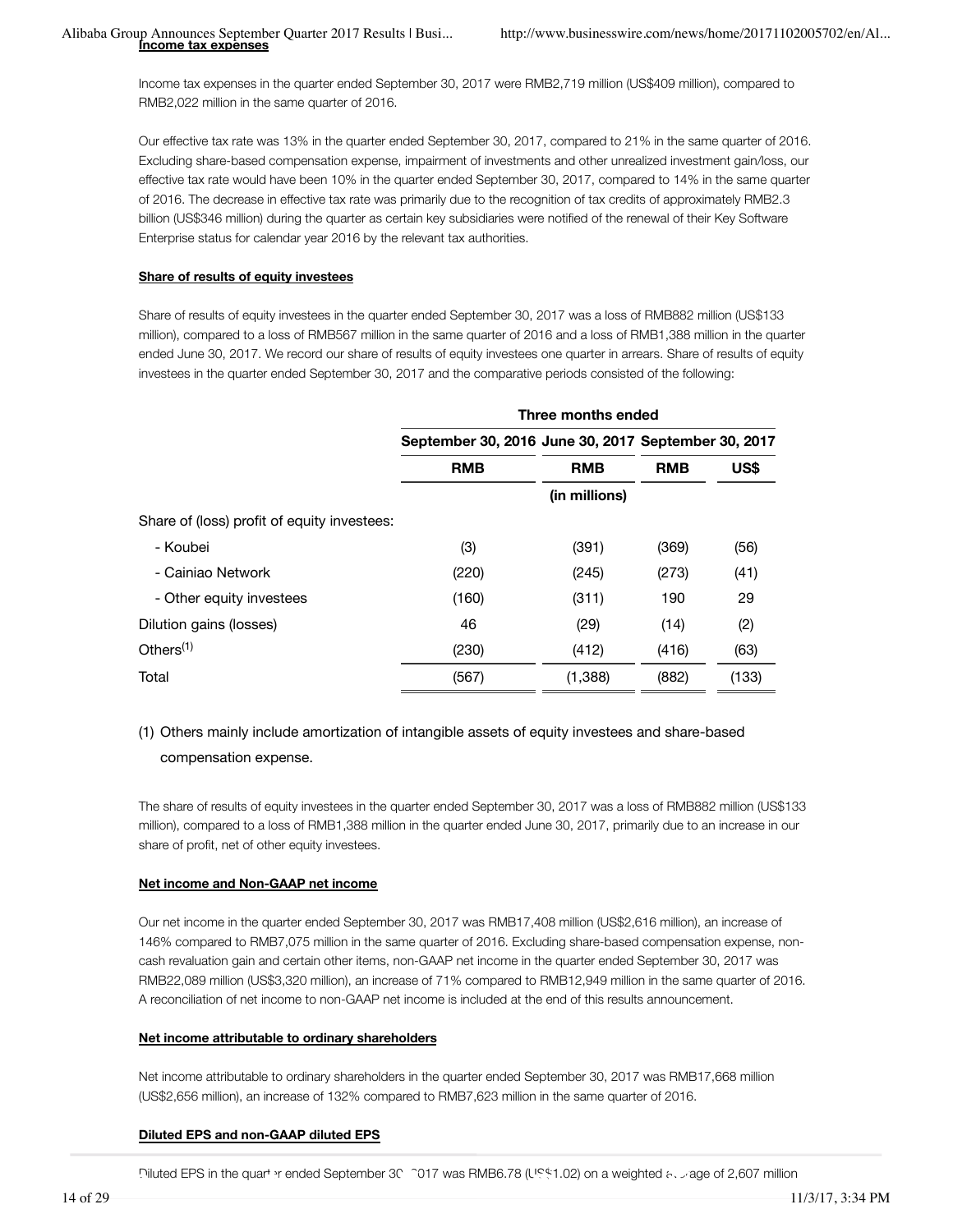diluted shares outstanding during the quarter, an increase of 128% compared to RMB2.97 on a weighted average of 2,566 million diluted shares outstanding during the same quarter of 2016. Excluding share-based compensation expense, non-cash revaluation gain and certain other items, non-GAAP diluted EPS in the quarter ended September 30, 2017 was RMB8.57 (US\$1.29), an increase of 63% compared to RMB5.26 in the same quarter of 2016. A reconciliation of diluted EPS to non-GAAP diluted EPS is included at the end of this results announcement.

#### **Cash, cash equivalents and short-term investments**

As of September 30, 2017, cash, cash equivalents and short-term investments were RMB159,855 million (US\$24,027 million), compared to RMB148,152 million as of June 30, 2017. The increase in cash, cash equivalents and short-term investments during the quarter ended September 30, 2017 was primarily due to free cash flow generated from operations of RMB22,505 million (US\$3,383 million), partly offset by cash used in investing activities, including investments in Ele.me and Tokopedia.

#### **Cash flow from operating activities and free cash flow**

Net cash provided by operating activities in the quarter ended September 30, 2017 was RMB30,507 million (US\$4,585 million), an increase of 77% compared to RMB17,206 million in the same quarter of 2016. Free cash flow, a non-GAAP measurement of liquidity, in the quarter ended September 30, 2017 was RMB22,505 million (US\$3,383 million), compared to RMB13,943 million in the same quarter of 2016. A reconciliation of net cash provided by operating activities to free cash flow is included at the end of this results announcement.

#### **Net cash used in investing activities**

During the quarter ended September 30, 2017, net cash used in investing activities of RMB25,683 million (US\$3,860 million) primarily reflected cash outflow of RMB15,121 million (US\$2,273 million) for investment and acquisition activities, including investments in Ele.me and Tokopedia, cash outflow of RMB8,117 million (US\$1,220 million) for treasury activities, as well as capital expenditures and intangible assets of RMB8,673 million (US\$1,303 million), which included cash outflow for acquisition of land use rights and construction in progress of RMB671 million (US\$101 million). The increase in capital expenditures mainly represented our investment in technology that supports the growth of our cloud business as well as growth in our commerce platforms. The outflow was partially offset by cash inflow of RMB5,130 million (US\$771 million) from disposals of various investments.

#### **Employees**

As of September 30, 2017, we had a total of 59,572 employees, compared to 57,302 as of June 30, 2017. The number of employees as of September 30, 2017 increased by 2,270 from June 30, 2017, primarily due to the continued expansion of our cloud computing, New Retail and international businesses.

#### **Adjustment of Revenue Guidance**

As a result of the consolidation of Cainiao Network starting in the December 2017 quarter, we are increasing our 2018 fiscal year revenue guidance to 49% to 53% (previously 45% to 49%).

#### **WEBCAST AND CONFERENCE CALL INFORMATION**

Alibaba Group's management will hold a conference call to discuss the financial results at 7:30 a.m. U.S. Eastern Time (7:30 p.m. Hong Kong Time) on November 2, 2017.

Details of the conference call are as follows: International: +65 6713 5090 U.S.: +1 845 675 0437 U.K.: +44 203 621 4779 Hong Kong: +852 3018 6771 Conference ID: 96302187

A live webcast of the earnings conference call can be accessed at http://www.alibabagroup.com/en/ir/earnings. An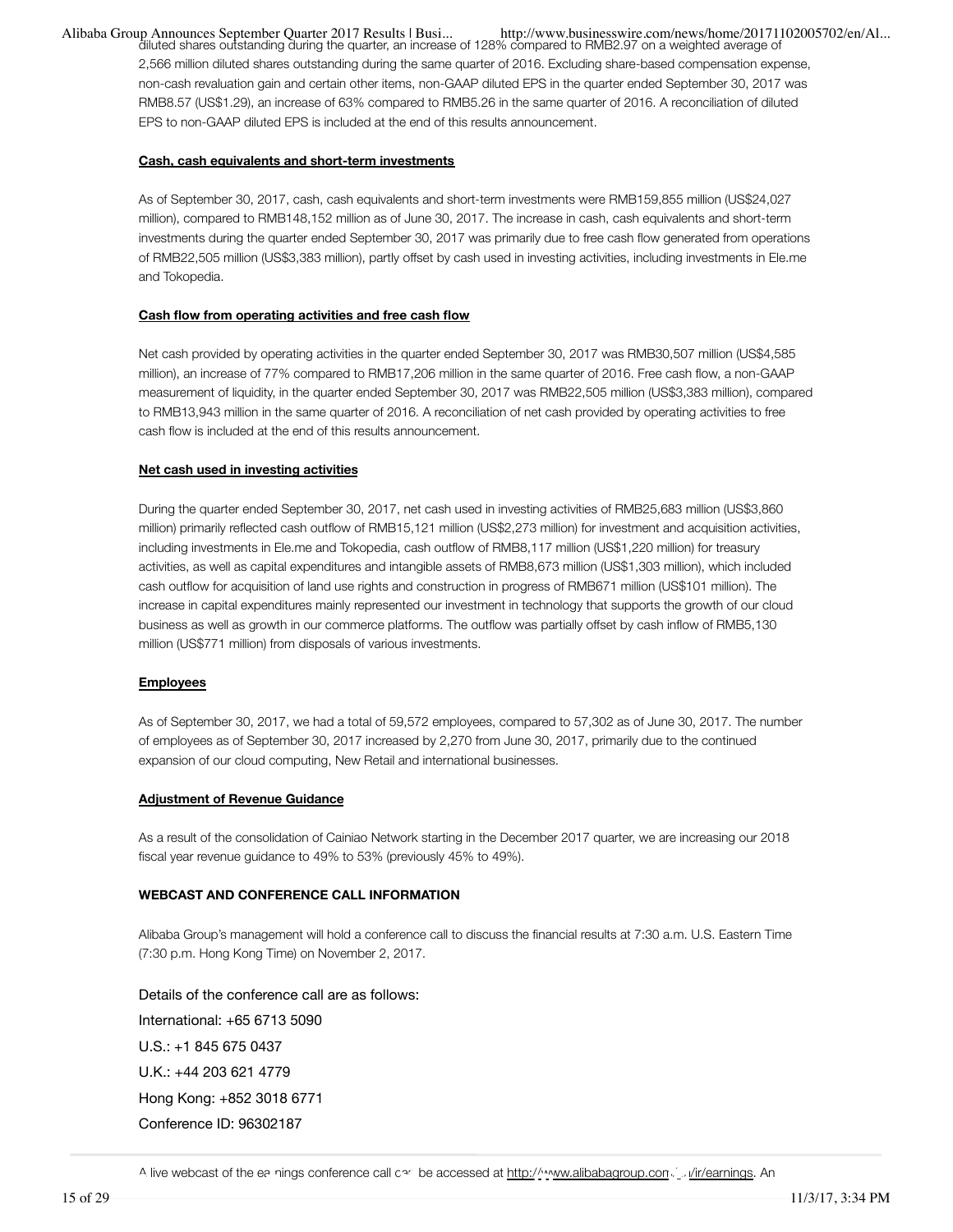...Alibaba Group Announces September Quarter 2017 Results | Busi<br>archived webcast will be available through the same link following the call. A replay of the conference call will be available for one week (dial-in number: +61 2 8199 0299; conference ID: 96302187).

Our results announcement and accompanying slides are available at Alibaba Group's Investor Relations website at http://www.alibabagroup.com/en/ir/home on November 2, 2017.

#### **ABOUT ALIBABA GROUP**

Alibaba Group's mission is to make it easy to do business anywhere. The company aims to build the future infrastructure of commerce. It envisions that its customers will meet, work and live at Alibaba, and that it will be a company that lasts at least 102 years.

#### **SAFE HARBOR STATEMENTS**

This announcement contains forward-looking statements. These statements are made under the "safe harbor" provisions of the U.S. Private Securities Litigation Reform Act of 1995. These forward-looking statements can be identified by terminology such as "will," "expects," "anticipates," "future," "intends," "plans," "believes," "estimates," "potential," "continue," "ongoing," "targets," "guidance" and similar statements. Among other things, statements that are not historical facts, including statements about Alibaba's strategies and business plans, Alibaba's beliefs and expectations regarding the growth of its business and its revenue, the business outlook and quotations from management in this announcement, as well as Alibaba's strategic and operational plans, are or contain forward-looking statements. Alibaba may also make forward-looking statements in its periodic reports to the U.S. Securities and Exchange Commission (the "SEC"), in press releases and other written materials and in oral statements made by its officers, directors or employees to third parties. Forward-looking statements involve inherent risks and uncertainties. A number of factors could cause actual results to differ materially from those contained in any forward-looking statement, including but not limited to the following: Alibaba's goals and strategies; Alibaba's future business development; Alibaba's ability to maintain the trusted status of its ecosystem, reputation and brand; risks associated with increased investments in Alibaba's business and new business initiatives; risks associated with strategic acquisitions and investments; Alibaba's ability to retain or increase engagement of consumers, merchants and other participants in its ecosystem and enable new offerings; Alibaba's ability to maintain or grow its revenue or business; risks associated with limitation or restriction of services provided by Alipay; changes in laws, regulations and regulatory environment that affect Alibaba's business operations; privacy and regulatory concerns; competition; security breaches; the continued growth of the e-commerce market in China and globally; risks associated with the performance of our business partners, including but not limited to Ant Financial; and fluctuations in general economic and business conditions in China and globally and assumptions underlying or related to any of the foregoing. Further information regarding these and other risks is included in Alibaba's filings with the SEC. All information provided in this results announcement is as of the date of this results announcement and are based on assumptions that we believe to be reasonable as of this date, and Alibaba does not undertake any obligation to update any forward-looking statement, except as required under applicable law.

#### **NON-GAAP FINANCIAL MEASURES**

To supplement our consolidated financial statements, which are prepared and presented in accordance with GAAP, we use the following non-GAAP financial measures: for our consolidated results, adjusted EBITDA (including adjusted EBITDA margin), adjusted EBITA (including adjusted EBITA margin), non-GAAP net income, non-GAAP diluted EPS and free cash flow. For more information on these non-GAAP financial measures, please refer to the section entitled "Information about Segments" and the table captioned "Reconciliations of Non-GAAP Measures to the Nearest Comparable GAAP Measures" in this results announcement.

We believe that adjusted EBITDA, adjusted EBITA, non-GAAP net income and non-GAAP diluted EPS help identify underlying trends in our business that could otherwise be distorted by the effect of certain income or expenses that we include in income from operations, net income and diluted EPS. We believe that adjusted EBITDA, adjusted EBITA, non-GAAP net income and non-GAAP diluted EPS provide useful information about our core operating results, enhance the overall understanding of our past performance and future prospects and allow for greater visibility with respect to key metrics used by our management in our financial and operational decision-making. We consider free cash flow to be a liquidity measure that provides useful information to management and investors about the amount of cash generated by our business that can be used for strategic corporate transactions, including investing in our new business initiatives, making strategic investments and acquisitions and strengthening our balance sheet. Adjusted EBITDA, adjusted EBITA, non-GAAP net income, non-GAAP diluted EPS and free cash flow should not be considered in isolation or construed as an alternative to income from operations, net income, diluted EPS, cash flows or any other measure of performance or as an indicator of our operating performance. These non-GAAP financial measures presented here may not be comparable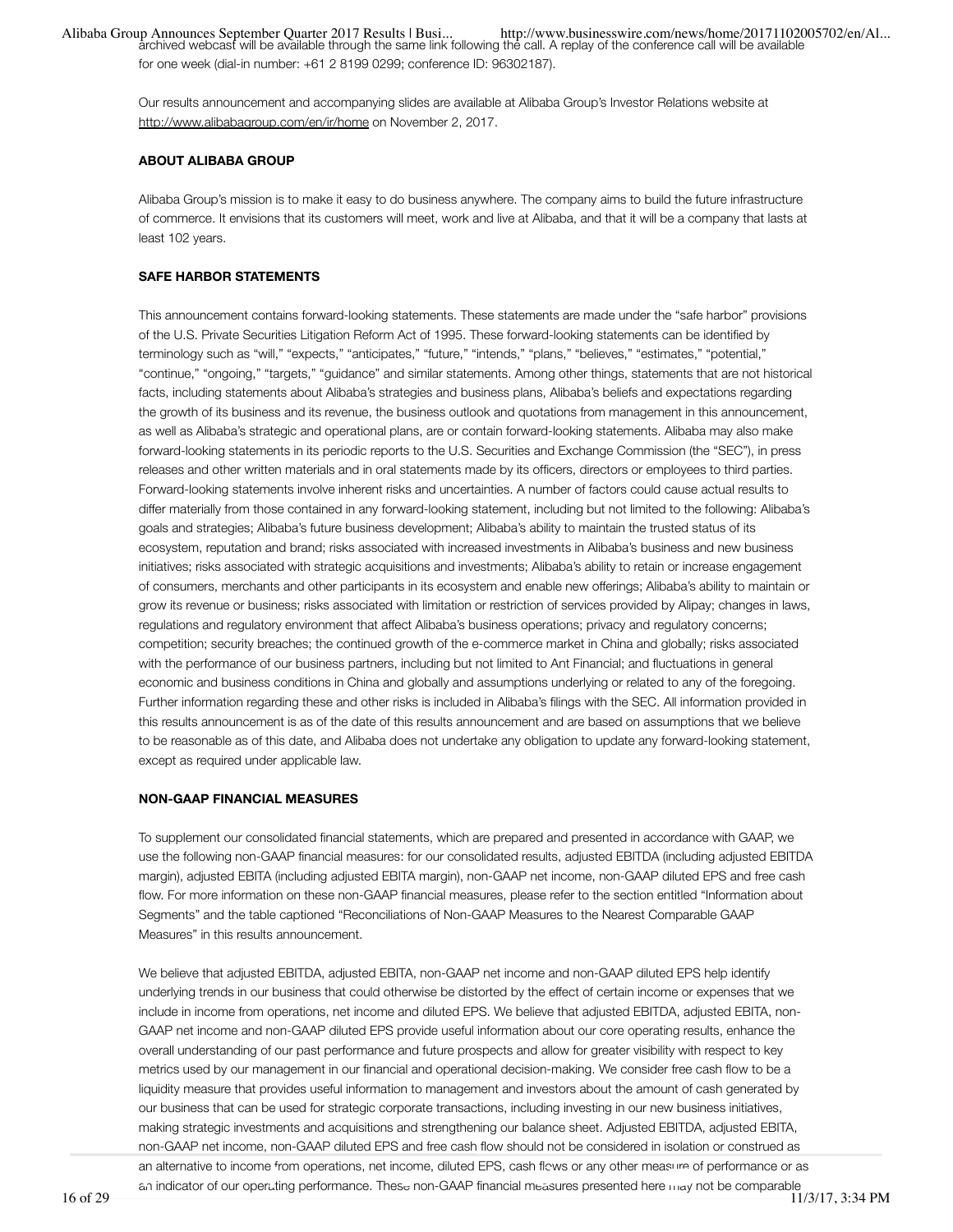differently, limiting their usefulness as comparative measures to our data.

**Adjusted EBITDA** represents net income before (i) interest and investment income, net, other income, net, interest expense, income tax expenses and share of results of equity investees, and (ii) certain non-cash expenses, consisting of share-based compensation expense, amortization and depreciation, which we do not believe are reflective of our core operating performance during the periods presented.

**Adjusted EBITA** represents net income before (i) interest and investment income, net, other income, net, interest expense, income tax expenses and share of results of equity investees, and (ii) certain non-cash expenses, consisting of share-based compensation expense and amortization, which we do not believe are reflective of our core operating performance during the periods presented.

**Non-GAAP net income** represents net income before share-based compensation expense, amortization, impairment of goodwill and investments, gain on deemed disposals/disposals/revaluation of investments, amortization of excess value receivable arising from the restructuring of commercial arrangements with Ant Financial, immediate recognition of unamortized professional fees and upfront fees upon termination of bank borrowings and others, as adjusted for the tax effects on non-GAAP adjustments.

**Non-GAAP diluted EPS** represents non-GAAP net income attributable to ordinary shareholders divided by the weighted average number of shares outstanding during the periods on a diluted basis, including accounting for the effects of the assumed conversion of convertible preference shares.

**Free cash flow** represents net cash provided by operating activities as presented in our consolidated cash flow statement less purchases of property and equipment and intangible assets (excluding acquisition of land use rights and construction in progress) and others.

The section entitled "Information about Segments" and the table captioned "Reconciliations of Non-GAAP Measures to the Nearest Comparable GAAP Measures" in this results announcement have more details on the non-GAAP financial measures that are most directly comparable to GAAP financial measures and the related reconciliations between these financial measures.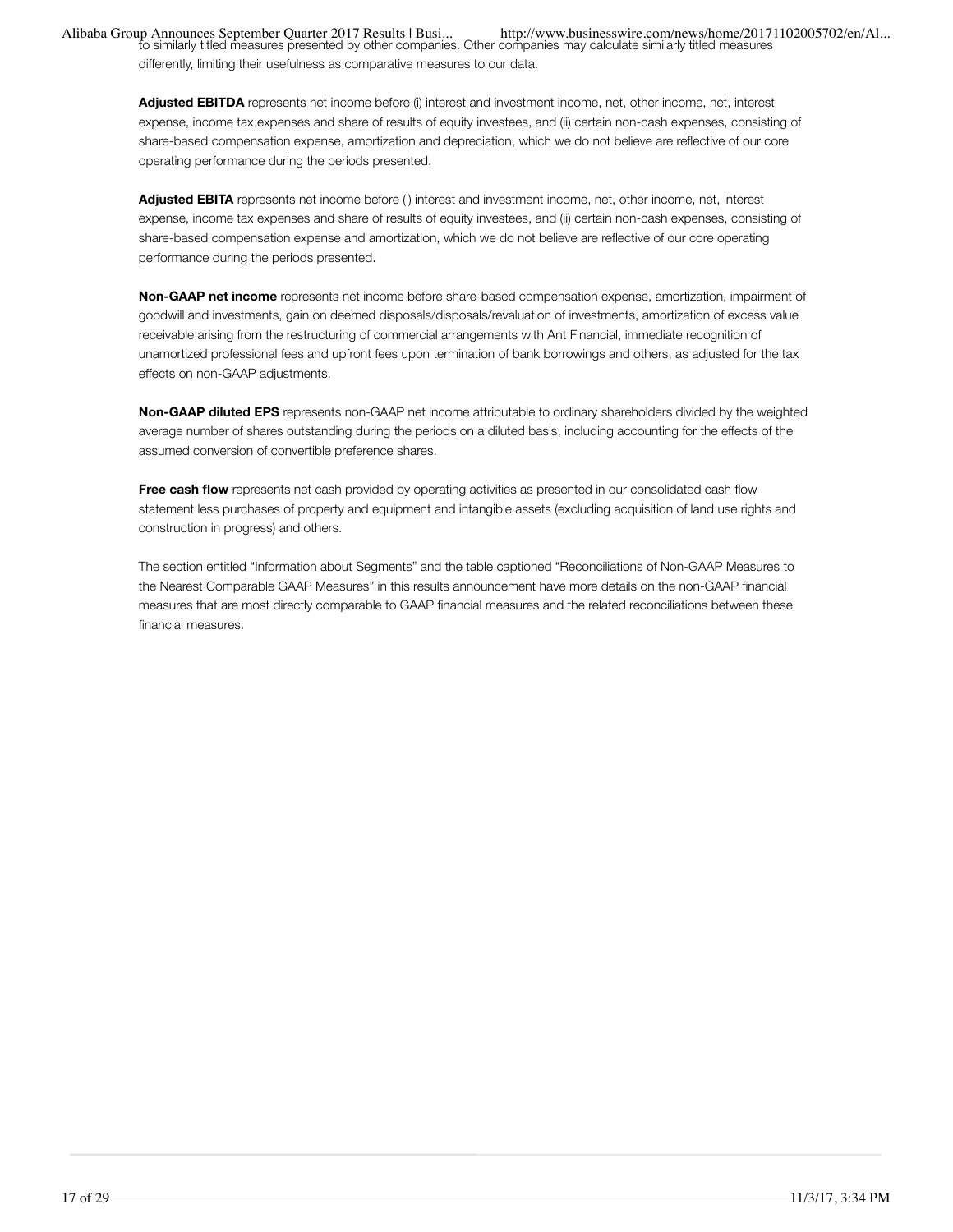### **ALIBABA GROUP HOLDING LIMITED**

# **UNAUDITED CONSOLIDATED INCOME STATEMENTS**

|                            | Three months ended September 30, Six months ended September 30, |                                                                           |         |            |            |          |  |
|----------------------------|-----------------------------------------------------------------|---------------------------------------------------------------------------|---------|------------|------------|----------|--|
|                            | 2016                                                            | 2017                                                                      |         | 2016       | 2017       |          |  |
|                            | <b>RMB</b>                                                      | <b>RMB</b>                                                                | US\$    | <b>RMB</b> | <b>RMB</b> | US\$     |  |
|                            |                                                                 | (in millions, except per share data) (in millions, except per share data) |         |            |            |          |  |
| Revenue                    | 34,292                                                          | 55,122                                                                    | 8,285   | 66,446     | 105,306    | 15,828   |  |
| Cost of revenue            | (13, 123)                                                       | (22,002)                                                                  | (3,307) | (24, 867)  | (39, 462)  | (5,931)  |  |
| Product development        |                                                                 |                                                                           |         |            |            |          |  |
| expenses                   | (4, 134)                                                        | (5,083)                                                                   | (764)   | (8, 122)   | (9, 779)   | (1, 470) |  |
| Sales and marketing        |                                                                 |                                                                           |         |            |            |          |  |
| expenses                   | (3,878)                                                         | (6, 266)                                                                  | (942)   | (7, 492)   | (11, 116)  | (1,671)  |  |
| General and administrative |                                                                 |                                                                           |         |            |            |          |  |
| expenses                   | (2, 815)                                                        | (3, 439)                                                                  | (516)   | (5, 558)   | (7, 118)   | (1,070)  |  |
| Amortization of intangible |                                                                 |                                                                           |         |            |            |          |  |
| assets                     | (1, 297)                                                        | (1,748)                                                                   | (263)   | (2, 548)   | (3,734)    | (561)    |  |
| Income from operations     | 9,045                                                           | 16,584                                                                    | 2,493   | 17,859     | 34,097     | 5,125    |  |
| Interest and investment    |                                                                 |                                                                           |         |            |            |          |  |
| income, net                | 419                                                             | 3,435                                                                     | 516     | 1,169      | 4,907      | 738      |  |
| Interest expense           | (668)                                                           | (747)                                                                     | (112)   | (1, 294)   | (1, 547)   | (233)    |  |
| Other income, net          | 868                                                             | 1,737                                                                     | 261     | 2,631      | 3,624      | 545      |  |
|                            |                                                                 |                                                                           |         |            |            |          |  |
| Income before income tax   |                                                                 |                                                                           |         |            |            |          |  |
| and share of results of    |                                                                 |                                                                           |         |            |            |          |  |
| equity investees           | 9,664                                                           | 21,009                                                                    | 3,158   | 20,365     | 41,081     | 6,175    |  |
| Income tax expenses        | (2,022)                                                         | (2, 719)                                                                  | (409)   | (4, 113)   | (7, 372)   | (1, 108) |  |
| Share of results of equity |                                                                 |                                                                           |         |            |            |          |  |
| investees                  | (567)                                                           | (882)                                                                     | (133)   | (2,035)    | (2, 270)   | (342)    |  |
| Net income                 | 7,075                                                           | 17,408                                                                    | 2,616   | 14,217     | 31,439     | 4,725    |  |
| Net loss attributable to   |                                                                 |                                                                           |         |            |            |          |  |
| noncontrolling interests   | 548                                                             | 260                                                                       | 40      | 956        | 912        | 137      |  |
| Net income attributable to |                                                                 |                                                                           |         |            |            |          |  |
| ordinary shareholders      | 7,623                                                           | 17,668                                                                    | 2,656   | 15,173     | 32,351     | 4,862    |  |
|                            |                                                                 |                                                                           |         |            |            |          |  |
| <b>Earnings per share</b>  |                                                                 |                                                                           |         |            |            |          |  |
| attributable to ordinary   |                                                                 |                                                                           |         |            |            |          |  |
| shareholders               |                                                                 |                                                                           |         |            |            |          |  |
| Basic                      | 3.08                                                            | 6.92                                                                      | 1.04    | 6.13       | 12.70      | 1.91     |  |
| <b>Diluted</b>             | 2.97                                                            | 6.78                                                                      | 1.02    | 5.91       | 12.43      | 1.87     |  |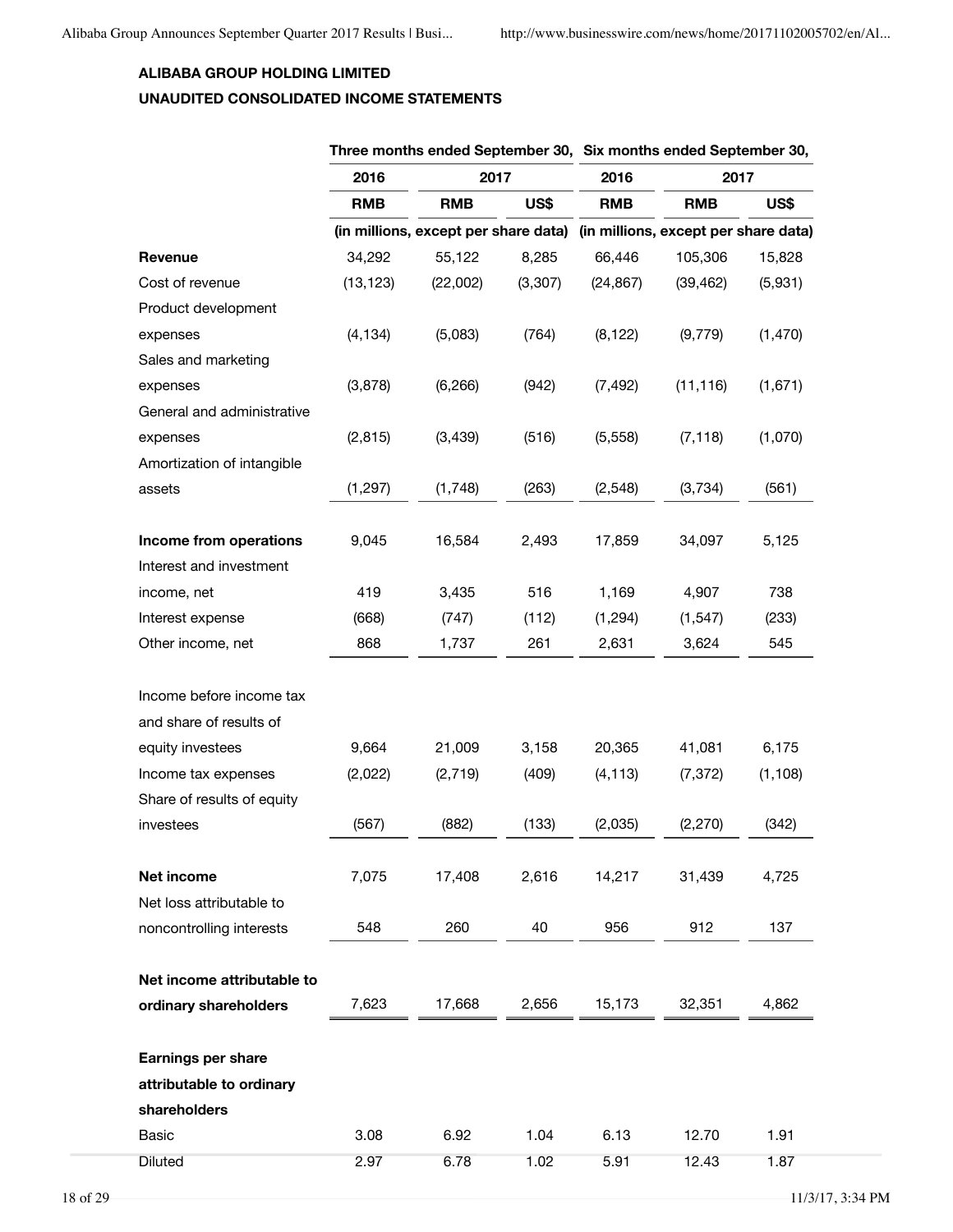| Weighted average number    |       |       |       |       |
|----------------------------|-------|-------|-------|-------|
| of share used in           |       |       |       |       |
| calculating net income per |       |       |       |       |
| ordinary share             |       |       |       |       |
| Basic                      | 2.478 | 2.552 | 2.476 | 2.547 |
| Diluted                    | 2.566 | 2,607 | 2,568 | 2,603 |

### **ALIBABA GROUP HOLDING LIMITED REVENUE**

The following table sets forth our revenue by segments for the periods indicated:

|                                | <u>THE CHIDITING CHUSH OCPICITING TOO, OIA HIDITING CHUSH OCPICITING TOO,</u> |               |       |            |               |        |  |
|--------------------------------|-------------------------------------------------------------------------------|---------------|-------|------------|---------------|--------|--|
|                                | 2016                                                                          | 2017          |       | 2016       | 2017          |        |  |
|                                | <b>RMB</b>                                                                    | <b>RMB</b>    | US\$  | <b>RMB</b> | <b>RMB</b>    | US\$   |  |
|                                |                                                                               | (in millions) |       |            | (in millions) |        |  |
| Core commerce <sup>(1)</sup>   | 28,493                                                                        | 46,462        | 6,983 | 55,734     | 89,489        | 13,450 |  |
| Cloud computing <sup>(2)</sup> | 1.493                                                                         | 2,975         | 447   | 2,736      | 5.406         | 813    |  |
| Digital media and              |                                                                               |               |       |            |               |        |  |
| entertainment <sup>(3)</sup>   | 3.608                                                                         | 4.798         | 721   | 6.743      | 8.879         | 1,335  |  |
| Innovation initiatives and     |                                                                               |               |       |            |               |        |  |
| others <sup>(4)</sup>          | 698                                                                           | 887           | 134   | 1.233      | 1,532         | 230    |  |
| Total                          | 34,292                                                                        | 55,122        | 8,285 | 66.446     | 105,306       | 15,828 |  |

### **Three months ended September 30, Six months ended September 30,**

- (1) Revenue from core commerce is primarily generated from our China retail marketplaces, 1688.com, AliExpress, Alibaba.com and Lazada.com.
- (2) Revenue from cloud computing is primarily generated from the provision of services, such as data storage, elastic computing, database and large scale computing services, as well as web hosting and domain name registration.
- (3) Revenue from digital media and entertainment mainly represents advertising and subscription revenue generated from our digital entertainment business provided by Youku Tudou and mobile Internet services revenue from UCWeb businesses.
- (4) Revenue from innovation initiatives and others mainly represents revenue generated by AutoNavi and YunOS, as well as fees from Ant Financial related to the SME loan business.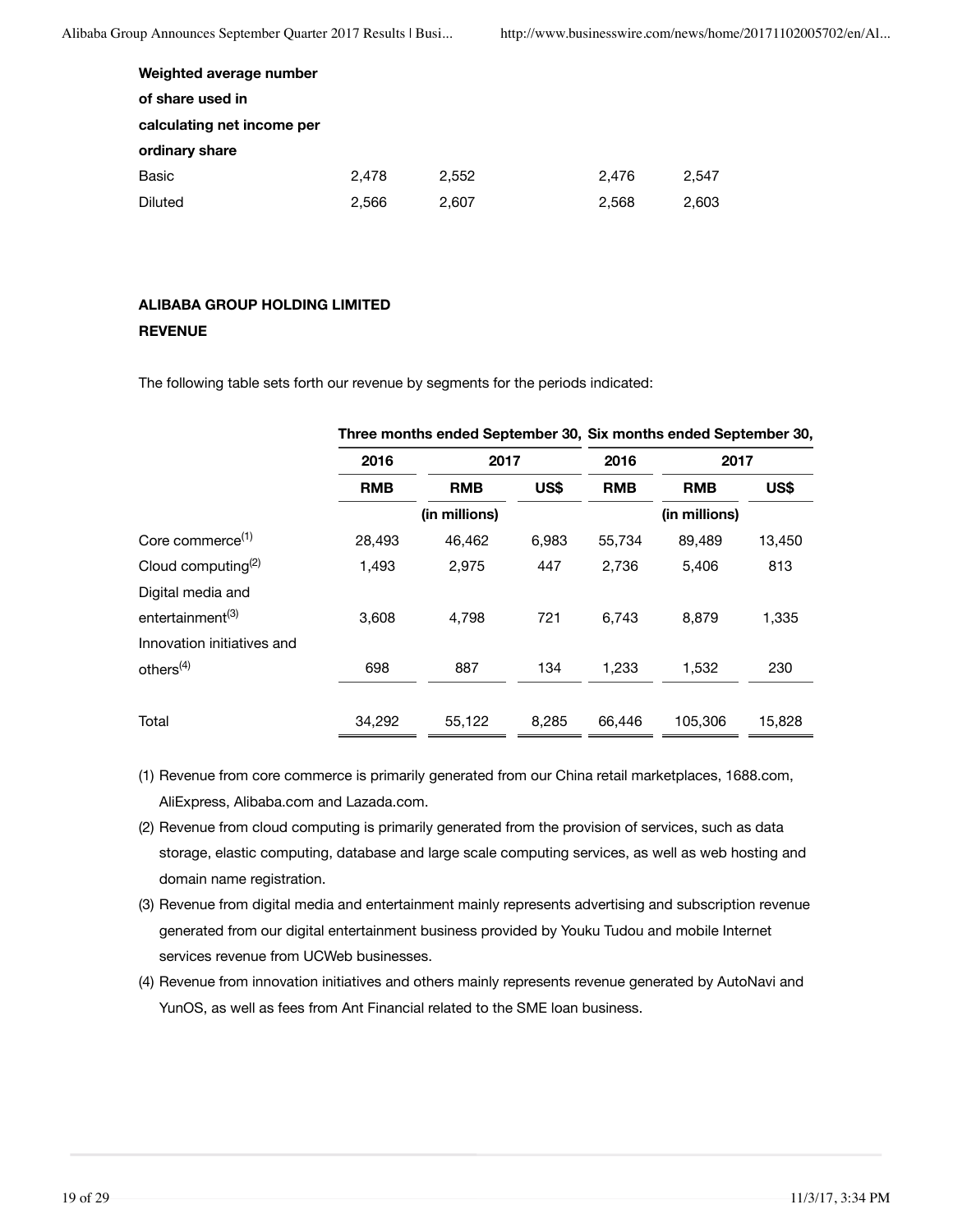# **ALIBABA GROUP HOLDING LIMITED INFORMATION ABOUT SEGMENTS**

The following table sets forth our income (loss) from operations by segments for the periods indicated:

|                            | Three months ended September 30, Six months ended September 30, |               |            |            |               |         |  |
|----------------------------|-----------------------------------------------------------------|---------------|------------|------------|---------------|---------|--|
|                            | 2016                                                            | 2017          |            | 2016       | 2017          |         |  |
|                            | US\$<br><b>RMB</b><br><b>RMB</b>                                |               | <b>RMB</b> | <b>RMB</b> | US\$          |         |  |
|                            |                                                                 | (in millions) |            |            | (in millions) |         |  |
| Core commerce              | 15,559                                                          | 23,836        | 3,583      | 30,241     | 48,644        | 7,311   |  |
| Cloud computing            | (398)                                                           | (697)         | (104)      | (837)      | (1,229)       | (184)   |  |
| Digital media and          |                                                                 |               |            |            |               |         |  |
| entertainment              | (2, 247)                                                        | (3,383)       | (509)      | (4, 100)   | (6, 771)      | (1,018) |  |
| Innovation initiatives and |                                                                 |               |            |            |               |         |  |
| others                     | (1,888)                                                         | (1, 456)      | (219)      | (3,460)    | (3,068)       | (461)   |  |
| Unallocated                | (1,981)                                                         | (1,716)       | (258)      | (3,985)    | (3, 479)      | (523)   |  |
|                            |                                                                 |               |            |            |               |         |  |
| Total                      | 9,045                                                           | 16,584        | 2,493      | 17,859     | 34,097        | 5,125   |  |

The following table sets forth our adjusted EBITA by segments for the periods indicated:

| 2016       |               | 2017  |               | 2017       |                                                                |  |
|------------|---------------|-------|---------------|------------|----------------------------------------------------------------|--|
| <b>RMB</b> | <b>RMB</b>    | US\$  | <b>RMB</b>    | <b>RMB</b> | <b>US\$</b>                                                    |  |
|            | (in millions) |       | (in millions) |            |                                                                |  |
| 17,599     | 26,414        | 3,970 | 34,223        | 53,384     | 8,024                                                          |  |
| (57)       | (162)         | (24)  | (215)         | (265)      | (40)                                                           |  |
|            |               |       |               |            |                                                                |  |
| (1,404)    | (1,749)       | (263) | (2,400)       | (3, 497)   | (526)                                                          |  |
|            |               |       |               |            |                                                                |  |
| (771)      | (496)         | (75)  | (1,658)       | (1, 130)   | (170)                                                          |  |
| (774)      | (989)         | (148) | (1,598)       | (1,956)    | (294)                                                          |  |
|            |               |       |               |            |                                                                |  |
| 14,593     | 23,018        | 3.460 | 28,352        | 46,536     | 6,994                                                          |  |
|            |               |       |               | 2016       | Three months ended September 30, Six months ended September 30 |  |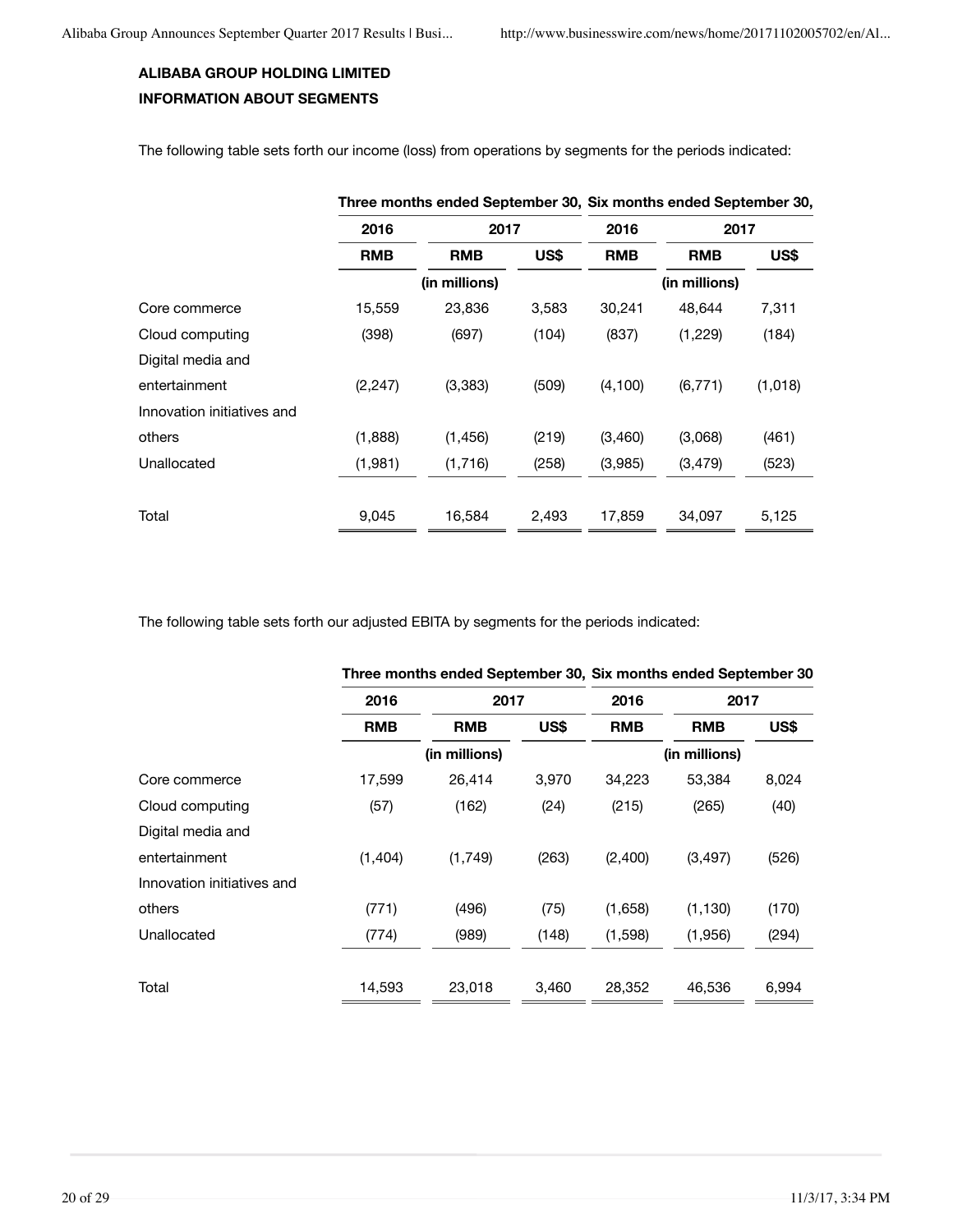The table below sets forth selected financial information of our operating segments for six months ended \

|                                        | Six months ended September 30, 2017 |              |                                                      |             |            |  |  |  |
|----------------------------------------|-------------------------------------|--------------|------------------------------------------------------|-------------|------------|--|--|--|
|                                        |                                     |              | Digital media Innovation                             |             |            |  |  |  |
|                                        | Core                                | <b>Cloud</b> | and                                                  | initiatives |            |  |  |  |
|                                        |                                     |              | commerce computing entertainment and others Unalloca |             |            |  |  |  |
|                                        | <b>RMB</b><br><b>RMB</b>            |              | <b>RMB</b>                                           | <b>RMB</b>  | <b>RME</b> |  |  |  |
|                                        |                                     |              | (in millions, except percentages)                    |             |            |  |  |  |
| Revenue                                | 89,489                              | 5,406        | 8,879                                                | 1,532       |            |  |  |  |
| Income (loss) from operations          | 48,644                              | (1,229)      | (6, 771)                                             | (3,068)     | (3, 47)    |  |  |  |
| Add: Share-based compensation expense  | 3,547                               | 959          | 1,096                                                | 1,746       | 1,35       |  |  |  |
| Add: Amortization of intangible assets | 1,193                               | 5            | 2,178                                                | 192         | 166        |  |  |  |
| <b>Adjusted EBITA</b>                  | 53,384                              | (265)        | (3, 497)                                             | (1, 130)    | (1,95)     |  |  |  |
| <b>Adjusted EBITA margin</b>           | 60%                                 | (5)%         | (39)%                                                | (74)%       |            |  |  |  |

|                                        | Six months ended September 30, 2016 |              |                                                      |             |            |  |  |  |  |
|----------------------------------------|-------------------------------------|--------------|------------------------------------------------------|-------------|------------|--|--|--|--|
|                                        |                                     |              | Digital media Innovation                             |             |            |  |  |  |  |
|                                        | Core                                | <b>Cloud</b> | and                                                  | initiatives |            |  |  |  |  |
|                                        |                                     |              | commerce computing entertainment and others Unalloca |             |            |  |  |  |  |
|                                        | <b>RMB</b>                          | <b>RMB</b>   | <b>RMB</b>                                           | <b>RMB</b>  | <b>RME</b> |  |  |  |  |
|                                        |                                     |              | (in millions, except percentages)                    |             |            |  |  |  |  |
| Revenue                                | 55,734                              | 2,736        | 6,743                                                | 1,233       |            |  |  |  |  |
| Income (loss) from operations          | 30,241                              | (837)        | (4, 100)                                             | (3,460)     | (3,98)     |  |  |  |  |
| Add: Share-based compensation expense  | 2,927                               | 620          | 692                                                  | 1,472       | 2,23       |  |  |  |  |
| Add: Amortization of intangible assets | 1,055                               | 2            | 1,008                                                | 330         | 153        |  |  |  |  |
| <b>Adjusted EBITA</b>                  | 34,223                              | (215)        | (2,400)                                              | (1,658)     | (1,59)     |  |  |  |  |
| <b>Adjusted EBITA margin</b>           | 61%                                 | $(8)\%$      | $(36)\%$                                             | (134)%      |            |  |  |  |  |

(1) Unallocated expenses are primarily related to corporate administrative costs and other miscellaneous items that are not allocated to individual segments.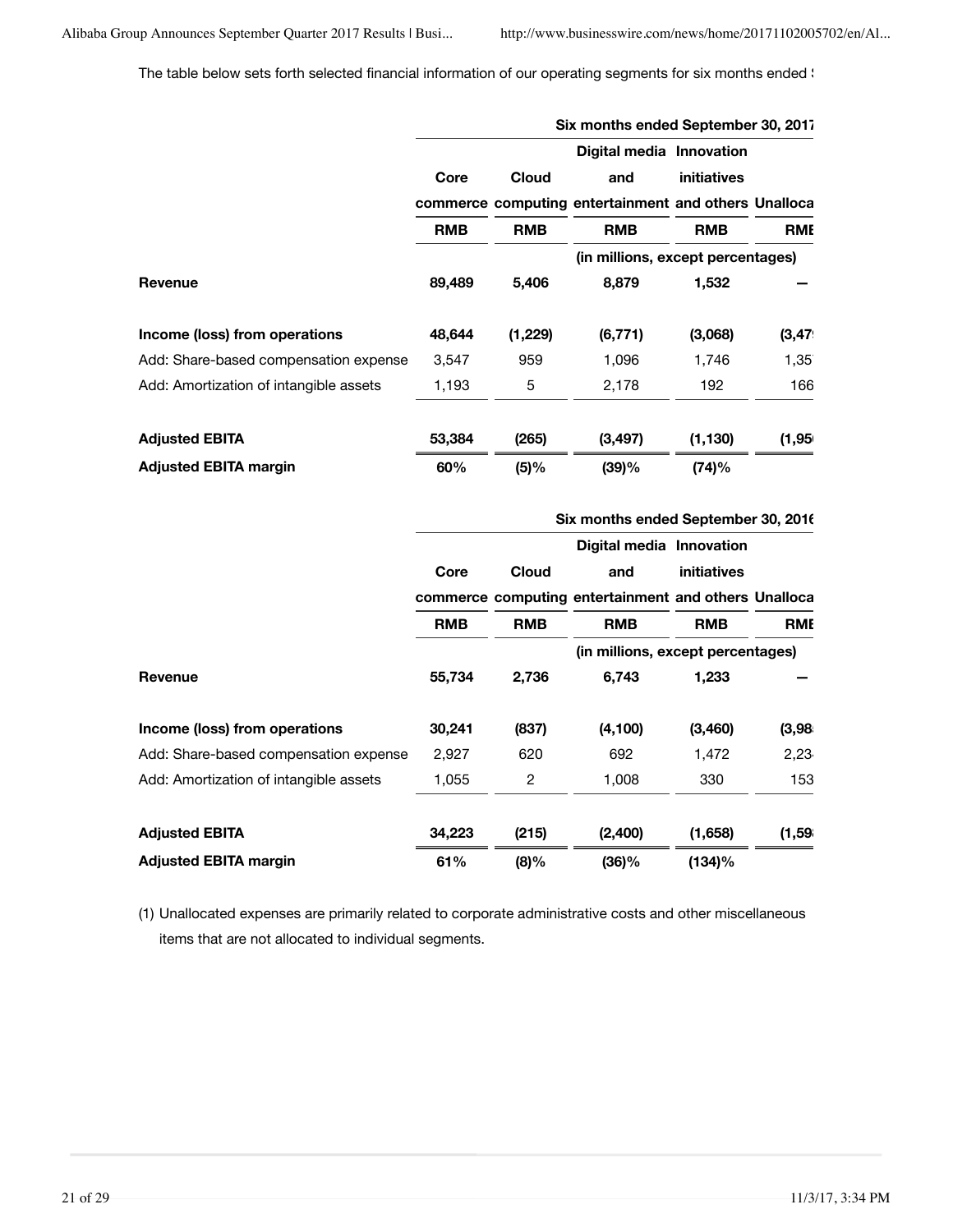# **ALIBABA GROUP HOLDING LIMITED UNAUDITED CONSOLIDATED BALANCE SHEETS**

|                                                                         | As of March 31, As of September 30, |               |        |
|-------------------------------------------------------------------------|-------------------------------------|---------------|--------|
|                                                                         | 2017                                | 2017          |        |
|                                                                         | <b>RMB</b>                          | <b>RMB</b>    | US\$   |
|                                                                         |                                     | (in millions) |        |
| <b>Assets</b>                                                           |                                     |               |        |
| Current assets:                                                         |                                     |               |        |
| Cash and cash equivalents                                               | 143,736                             | 148,746       | 22,357 |
| Short-term investments                                                  | 3,011                               | 11,109        | 1,670  |
| Restricted cash and escrow receivables                                  | 2,655                               | 2,941         | 442    |
| Investment securities                                                   | 4,054                               | 5,155         | 775    |
| Prepayments, receivables and other assets <sup>(1)</sup>                | 28,408                              | 36,697        | 5,515  |
| Total current assets                                                    | 181,864                             | 204,648       | 30,759 |
| Investment securities                                                   | 31,452                              | 33,049        | 4,967  |
| Prepayments, receivables and other assets <sup>(1)</sup>                | 8,703                               | 13,173        | 1,979  |
| Investment in equity investees                                          | 120,368                             | 126,850       | 19,066 |
| Property and equipment, net                                             | 20,206                              | 49,587        | 7,453  |
| Land use rights, net                                                    | 4,691                               | 6,779         | 1,019  |
| Intangible assets, net                                                  | 14,108                              | 14,542        | 2,186  |
| Goodwill                                                                | 125,420                             | 130,196       | 19,569 |
| <b>Total assets</b>                                                     | 506,812                             | 578,824       | 86,998 |
| Liabilities, Mezzanine Equity and Shareholders' Equity                  |                                     |               |        |
| <b>Current liabilities:</b>                                             |                                     |               |        |
| Current bank borrowings                                                 | 5,948                               | 7,696         | 1,157  |
| Current portion of unsecured notes                                      | 8,949                               | 8,665         | 1,302  |
| Income tax payable                                                      | 6,125                               | 11,637        | 1,749  |
| Escrow money payable                                                    | 2,322                               | 2,602         | 391    |
| Accrued expenses, accounts payable and other liabilities <sup>(1)</sup> | 46,979                              | 60,580        | 9,105  |
| Merchant deposits                                                       | 8,189                               | 8,689         | 1,306  |
| Deferred revenue and customer advances                                  | 15,052                              | 19,665        | 2,956  |
| Total current liabilities                                               | 93,564                              | 119,534       | 17,966 |

(1) Certain reclassifications in prepayments, receivables and other assets, accrued expenses, accounts payable and other liabilities and deferred tax liabilities as of March 31, 2017 were retrospectively adjusted as a result of the adoption of a new accounting standard effective in the first quarter of fiscal 2018.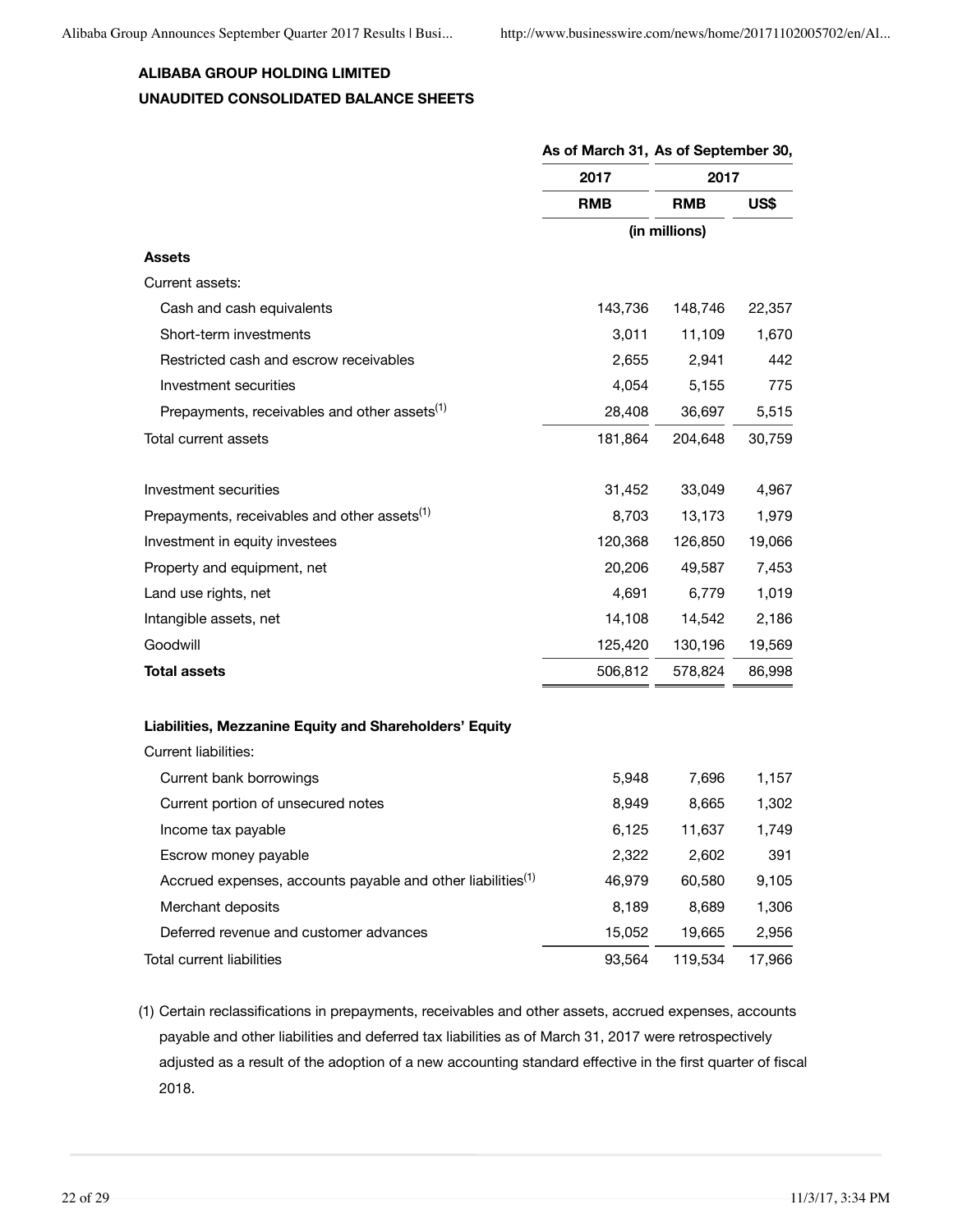# **ALIBABA GROUP HOLDING LIMITED UNAUDITED CONSOLIDATED BALANCE SHEETS (CONTINUED)**

|                                                          | As of March 31, As of September 30, |               |        |
|----------------------------------------------------------|-------------------------------------|---------------|--------|
|                                                          | 2017                                | 2017          |        |
|                                                          | <b>RMB</b>                          | <b>RMB</b>    | US\$   |
|                                                          |                                     | (in millions) |        |
| Deferred revenue                                         | 641                                 | 800           | 120    |
| Deferred tax liabilities <sup>(1)</sup>                  | 10,361                              | 13,523        | 2,032  |
| Non-current bank borrowings                              | 30,959                              | 30,971        | 4,655  |
| Unsecured senior notes                                   | 45,876                              | 44,402        | 6,674  |
| Other liabilities                                        | 1,290                               | 1,595         | 240    |
| <b>Total liabilities</b>                                 | 182,691                             | 210,825       | 31,687 |
| Commitments and contingencies                            |                                     |               |        |
| Mezzanine equity                                         | 2,992                               | 898           | 135    |
| Alibaba Group Holding Limited shareholders' equity:      |                                     |               |        |
| Ordinary shares                                          | 1                                   | 1             |        |
| Additional paid-in capital                               | 164,585                             | 175,186       | 26,331 |
| Treasury shares at cost                                  | (2,823)                             | (2,823)       | (424)  |
| Restructuring reserve                                    | (624)                               | (492)         | (74)   |
| Subscription receivables                                 | (63)                                | (164)         | (25)   |
| Statutory reserves                                       | 4,080                               | 4,118         | 619    |
| Accumulated other comprehensive income                   | 5,085                               | 5,474         | 823    |
| Retained earnings                                        | 108,558                             | 140,872       | 21,173 |
| Total Alibaba Group Holding Limited shareholders' equity | 278,799                             | 322,172       | 48,423 |
| Noncontrolling interests                                 | 42,330                              | 44,929        | 6,753  |
| <b>Total equity</b>                                      | 321,129                             | 367,101       | 55,176 |
| Total liabilities, mezzanine equity and equity           | 506,812                             | 578,824       | 86,998 |

(1) Certain reclassifications in prepayments, receivables and other assets, accrued expenses, accounts payable and other liabilities and deferred tax liabilities as of March 31, 2017 were retrospectively adjusted as a result of the adoption of a new accounting standard effective in the first quarter of fiscal 2018.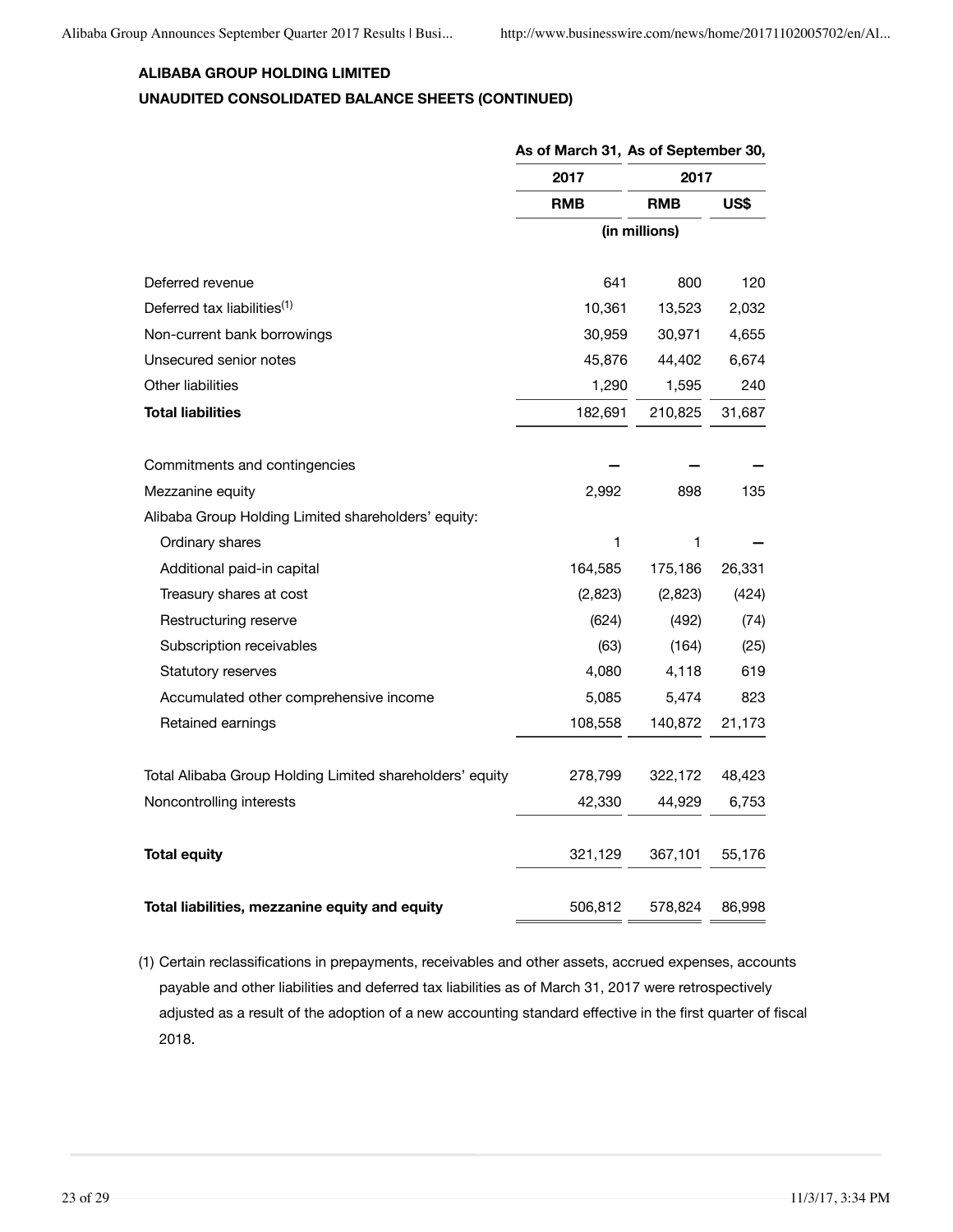### **ALIBABA GROUP HOLDING LIMITED**

## **UNAUDITED CONDENSED CONSOLIDATED STATEMENTS OF CASH FLOWS**

|                              |            |               |         | rilice illuituis chucu ocpichiloel ov, olx illuituis chucu ocpichiloel ov, |               |          |  |  |
|------------------------------|------------|---------------|---------|----------------------------------------------------------------------------|---------------|----------|--|--|
|                              | 2016       | 2017          |         | 2016                                                                       | 2017          |          |  |  |
|                              | <b>RMB</b> | <b>RMB</b>    | US\$    | <b>RMB</b>                                                                 | <b>RMB</b>    | US\$     |  |  |
|                              |            | (in millions) |         |                                                                            | (in millions) |          |  |  |
| Net cash provided by         |            |               |         |                                                                            |               |          |  |  |
| operating activities         | 17,206     | 30,507        | 4,585   | 32,164                                                                     | 55,818        | 8,390    |  |  |
| Net cash used in investing   |            |               |         |                                                                            |               |          |  |  |
| activities                   | (5, 715)   | (25, 683)     | (3,860) | (67, 183)                                                                  | (39, 595)     | (5,951)  |  |  |
| Net cash provided by (used   |            |               |         |                                                                            |               |          |  |  |
| in) financing activities     | 9,830      | (416)         | (63)    | 31,142                                                                     | (9,310)       | (1, 399) |  |  |
| Effect of exchange rate      |            |               |         |                                                                            |               |          |  |  |
| changes on cash and cash     |            |               |         |                                                                            |               |          |  |  |
| equivalents                  | 117        | (806)         | (120)   | 743                                                                        | (1,903)       | (287)    |  |  |
|                              |            |               |         |                                                                            |               |          |  |  |
| Increase (decrease) in cash  |            |               |         |                                                                            |               |          |  |  |
| and cash equivalents         | 21,438     | 3,602         | 542     | (3, 134)                                                                   | 5,010         | 753      |  |  |
| Cash and cash equivalents at |            |               |         |                                                                            |               |          |  |  |
| beginning of period          | 82,246     | 145,144       | 21,815  | 106,818                                                                    | 143,736       | 21,604   |  |  |
|                              |            |               |         |                                                                            |               |          |  |  |
| Cash and cash equivalents at |            |               |         |                                                                            |               |          |  |  |
| end of period                | 103,684    | 148,746       | 22,357  | 103,684                                                                    | 148,746       | 22,357   |  |  |

### **Three months ended September 30, Six months ended September 30,**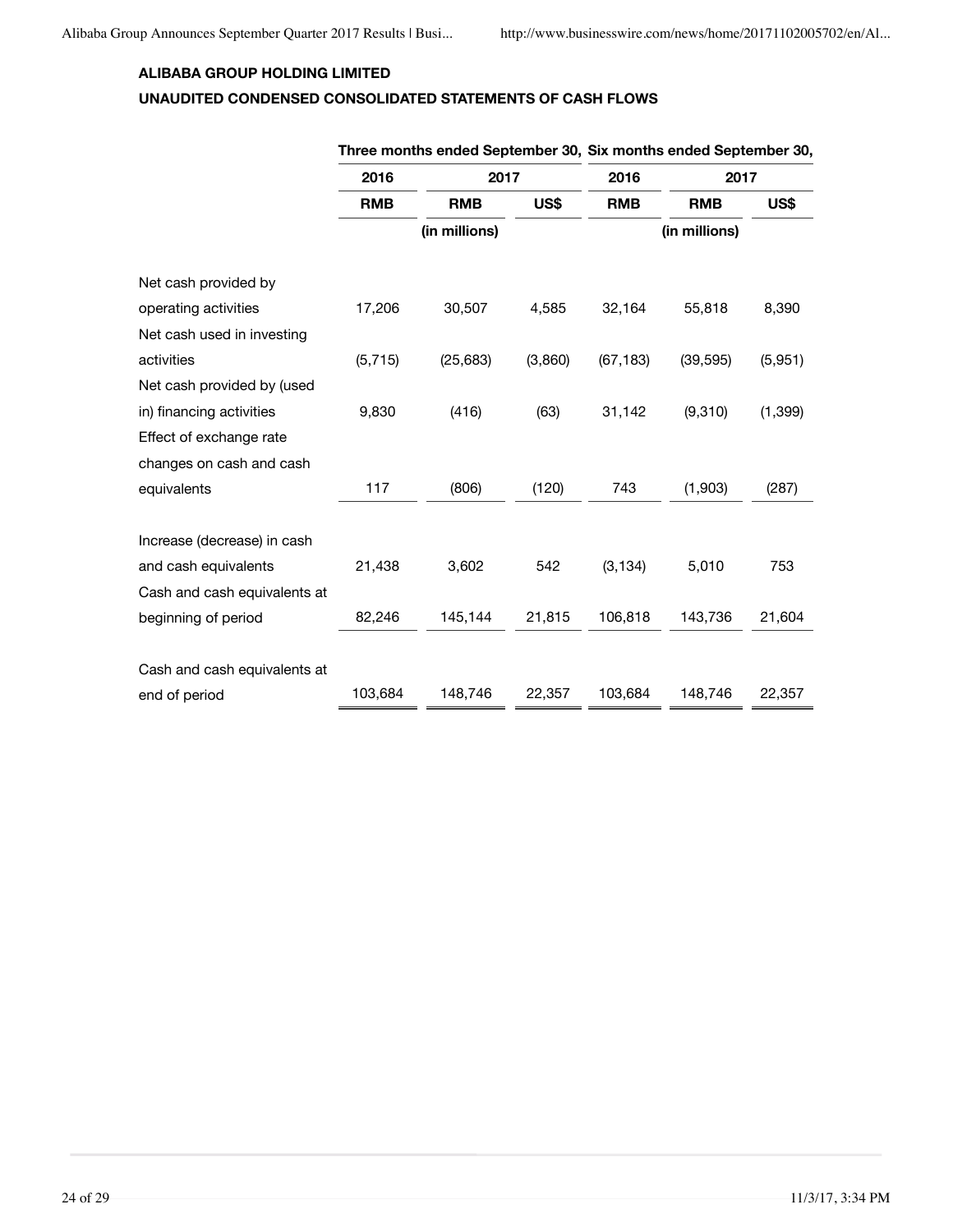# **ALIBABA GROUP HOLDING LIMITED RECONCILIATIONS OF NON-GAAP MEASURES TO THE NEAREST COMPARABLE GAAP MEASURES**

The table below sets forth a reconciliation of our net income to adjusted EBITA and adjusted EBITDA for the periods indicated:

|                               |            |               |       |            | Three months ended September 30, Six months ended September 30, |       |  |
|-------------------------------|------------|---------------|-------|------------|-----------------------------------------------------------------|-------|--|
|                               | 2016       | 2017          |       | 2016       | 2017                                                            |       |  |
|                               | <b>RMB</b> | <b>RMB</b>    | US\$  | <b>RMB</b> | <b>RMB</b>                                                      | US\$  |  |
|                               |            | (in millions) |       |            | (in millions)                                                   |       |  |
| Net income                    | 7,075      | 17,408        | 2,616 | 14,217     | 31,439                                                          | 4,725 |  |
| Less: Interest and investment |            |               |       |            |                                                                 |       |  |
| income, net                   | (419)      | (3, 435)      | (516) | (1, 169)   | (4,907)                                                         | (738) |  |
| Add: Interest expense         | 668        | 747           | 112   | 1,294      | 1,547                                                           | 233   |  |
| Less: Other income, net       | (868)      | (1,737)       | (261) | (2,631)    | (3,624)                                                         | (545) |  |
| Add: Income tax expenses      | 2,022      | 2,719         | 409   | 4,113      | 7,372                                                           | 1,108 |  |
| Add: Share of results of      |            |               |       |            |                                                                 |       |  |
| equity investees              | 567        | 882           | 133   | 2,035      | 2,270                                                           | 342   |  |
| Income from operations        | 9,045      | 16,584        | 2,493 | 17,859     | 34,097                                                          | 5,125 |  |
| Add: Share-based              |            |               |       |            |                                                                 |       |  |
| compensation expense          | 4,251      | 4,686         | 704   | 7,945      | 8,705                                                           | 1,308 |  |
| Add: Amortization of          |            |               |       |            |                                                                 |       |  |
| intangible assets             | 1,297      | 1,748         | 263   | 2,548      | 3,734                                                           | 561   |  |
| <b>Adjusted EBITA</b>         | 14,593     | 23,018        | 3,460 | 28,352     | 46,536                                                          | 6,994 |  |
| Add: Depreciation and         |            |               |       |            |                                                                 |       |  |
| amortization of property and  |            |               |       |            |                                                                 |       |  |
| equipment and land use        |            |               |       |            |                                                                 |       |  |
| rights                        | 1,282      | 2,013         | 302   | 2,486      | 3,619                                                           | 544   |  |
| <b>Adjusted EBITDA</b>        | 15,875     | 25,031        | 3,762 | 30,838     | 50,155                                                          | 7,538 |  |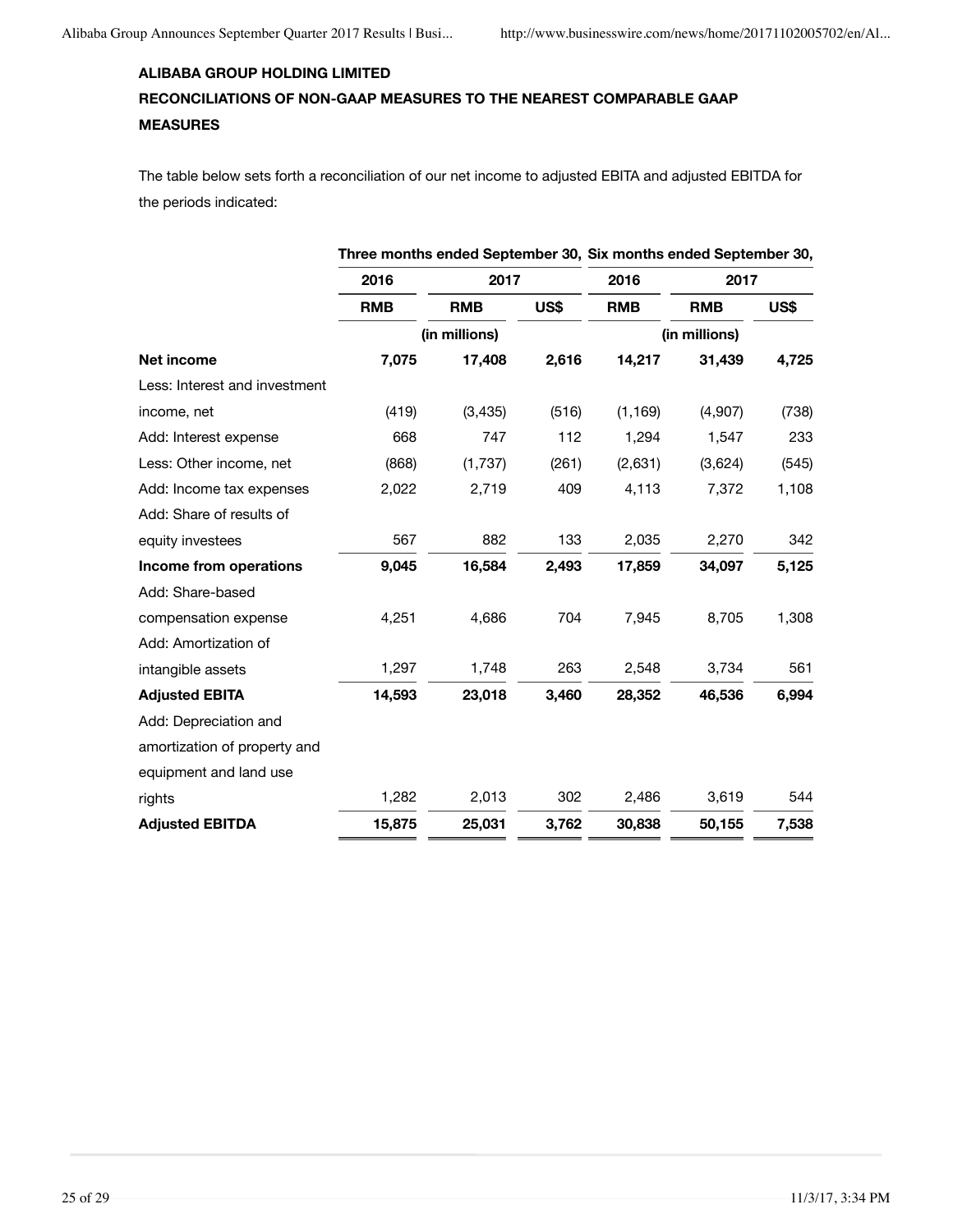# **ALIBABA GROUP HOLDING LIMITED RECONCILIATIONS OF NON-GAAP MEASURES TO THE NEAREST COMPARABLE GAAP MEASURES (CONTINUED)**

The table below sets forth a reconciliation of our net income to non-GAAP net income for the periods indicated:

|                                     | Three months ended September 30, Six months ended September 30, |            |               |            |            |       |
|-------------------------------------|-----------------------------------------------------------------|------------|---------------|------------|------------|-------|
|                                     | 2016                                                            | 2017       |               | 2016       | 2017       |       |
|                                     | <b>RMB</b>                                                      | <b>RMB</b> | US\$          | <b>RMB</b> | <b>RMB</b> | US\$  |
|                                     | (in millions)                                                   |            | (in millions) |            |            |       |
| Net income                          | 7,075                                                           | 17,408     | 2,616         | 14,217     | 31,439     | 4,725 |
| Add: Share-based                    |                                                                 |            |               |            |            |       |
| compensation expense                | 4,251                                                           | 4,686      | 704           | 7,945      | 8,705      | 1,308 |
| Add: Amortization of                |                                                                 |            |               |            |            |       |
| intangible assets                   | 1,297                                                           | 1,748      | 263           | 2,548      | 3,734      | 561   |
| Add: Impairment of goodwill         |                                                                 |            |               |            |            |       |
| and investments                     | 856                                                             | 389        | 58            | 933        | 1,341      | 202   |
| Less: Gain on deemed                |                                                                 |            |               |            |            |       |
| disposals/disposals                 |                                                                 |            |               |            |            |       |
| /revaluation of investments         |                                                                 |            |               |            |            |       |
| and others                          | (527)                                                           | (2, 297)   | (344)         | (582)      | (3,386)    | (509) |
| Add: Amortization of excess         |                                                                 |            |               |            |            |       |
| value receivable arising from       |                                                                 |            |               |            |            |       |
| the restructuring of                |                                                                 |            |               |            |            |       |
| commercial arrangements             |                                                                 |            |               |            |            |       |
| with Ant Financial                  | 66                                                              | 66         | 10            | 132        | 133        | 20    |
| Add: Immediate recognition          |                                                                 |            |               |            |            |       |
| of unamortized professional         |                                                                 |            |               |            |            |       |
| fees and upfront fees upon          |                                                                 |            |               |            |            |       |
| termination of bank                 |                                                                 |            |               |            |            |       |
| borrowings                          |                                                                 |            |               |            | 92         | 14    |
| Adjusted for tax effects on         |                                                                 |            |               |            |            |       |
| non-GAAP adjustments <sup>(1)</sup> | (69)                                                            | 89         | 13            | (253)      | 50         | 8     |
| <b>Non-GAAP net income</b>          | 12,949                                                          | 22,089     | 3,320         | 24,940     | 42,108     | 6,329 |

(1) Tax effects on non-GAAP adjustments comprise of tax provisions on the amortization of intangible assets and certain gains on disposal of investments, as well as tax benefits from share-based awards.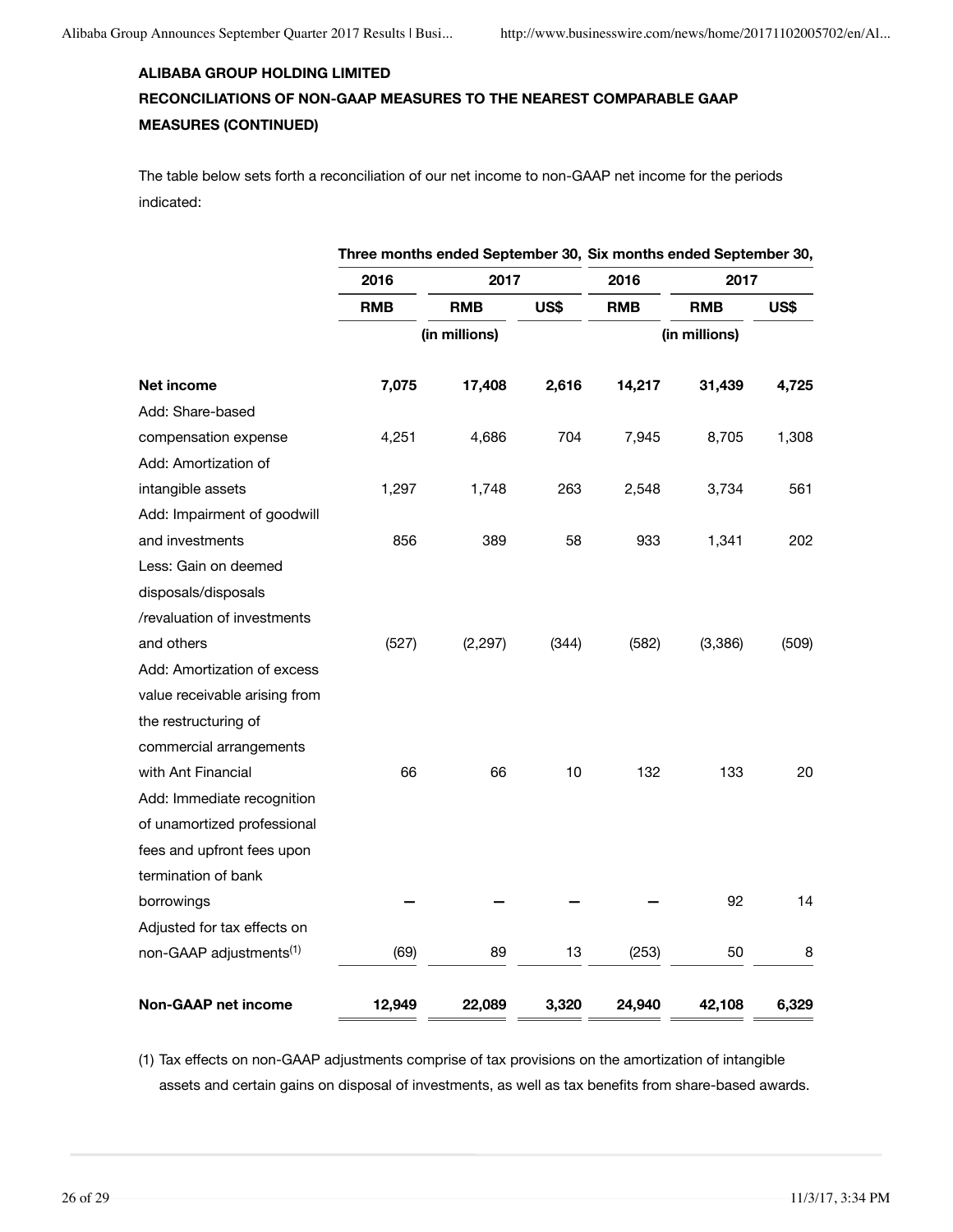# **ALIBABA GROUP HOLDING LIMITED RECONCILIATIONS OF NON-GAAP MEASURES TO THE NEAREST COMPARABLE GAAP MEASURES (CONTINUED)**

The table below sets forth a reconciliation of our diluted EPS to non-GAAP diluted EPS for the periods indicated:

|                                          | Three months ended September 30, Six months ended September 30, |                                                                           |       |            |            |       |
|------------------------------------------|-----------------------------------------------------------------|---------------------------------------------------------------------------|-------|------------|------------|-------|
|                                          | 2016                                                            | 2017                                                                      |       | 2016       | 2017       |       |
|                                          | <b>RMB</b>                                                      | <b>RMB</b>                                                                | US\$  | <b>RMB</b> | <b>RMB</b> | US\$  |
|                                          |                                                                 | (in millions, except per share data) (in millions, except per share data) |       |            |            |       |
| Net income attributable to               |                                                                 |                                                                           |       |            |            |       |
| ordinary shareholders -                  |                                                                 |                                                                           |       |            |            |       |
| basic                                    | 7,623                                                           | 17,668                                                                    | 2,656 | 15,173     | 32,351     | 4,862 |
| Dilution effect on earnings              |                                                                 |                                                                           |       |            |            |       |
| arising from option plans                |                                                                 |                                                                           |       |            |            |       |
| operated by an equity                    |                                                                 |                                                                           |       |            |            |       |
| investee                                 | (3)                                                             | (3)                                                                       |       | (3)        | (6)        | (1)   |
| Net income attributable to               |                                                                 |                                                                           |       |            |            |       |
| ordinary shareholders -                  |                                                                 |                                                                           |       |            |            |       |
| diluted                                  | 7,620                                                           | 17,665                                                                    | 2,656 | 15,170     | 32,345     | 4,861 |
| Add: Non-GAAP                            |                                                                 |                                                                           |       |            |            |       |
| adjustments to net income <sup>(1)</sup> | 5,874                                                           | 4,681                                                                     | 704   | 10,723     | 10,669     | 1,604 |
|                                          |                                                                 |                                                                           |       |            |            |       |
| <b>Non-GAAP net income</b>               |                                                                 |                                                                           |       |            |            |       |
| attributable to ordinary                 |                                                                 |                                                                           |       |            |            |       |
| shareholders for                         |                                                                 |                                                                           |       |            |            |       |
| computing non-GAAP                       |                                                                 |                                                                           |       |            |            |       |
| diluted EPS                              | 13,494                                                          | 22,346                                                                    | 3,360 | 25,893     | 43,014     | 6,465 |
| Weighted average number                  |                                                                 |                                                                           |       |            |            |       |
| of shares on a diluted                   |                                                                 |                                                                           |       |            |            |       |
| basis                                    | 2,566                                                           | 2,607                                                                     |       | 2,568      | 2,603      |       |
| Diluted EPS <sup>(2)</sup>               | 2.97                                                            | 6.78                                                                      | 1.02  | 5.91       | 12.43      | 1.87  |
| Add: Non-GAAP                            |                                                                 |                                                                           |       |            |            |       |
| adjustments to net income                |                                                                 |                                                                           |       |            |            |       |
| per share <sup>(3)</sup>                 | 2.29                                                            | 1.79                                                                      | 0.27  | 4.17       | 4.09       | 0.61  |
|                                          |                                                                 |                                                                           |       |            |            |       |
| Non-GAAP diluted EPS <sup>(4)</sup>      | 5.26                                                            | 8.57                                                                      | 1.29  | 10.08      | 16.52      | 2.48  |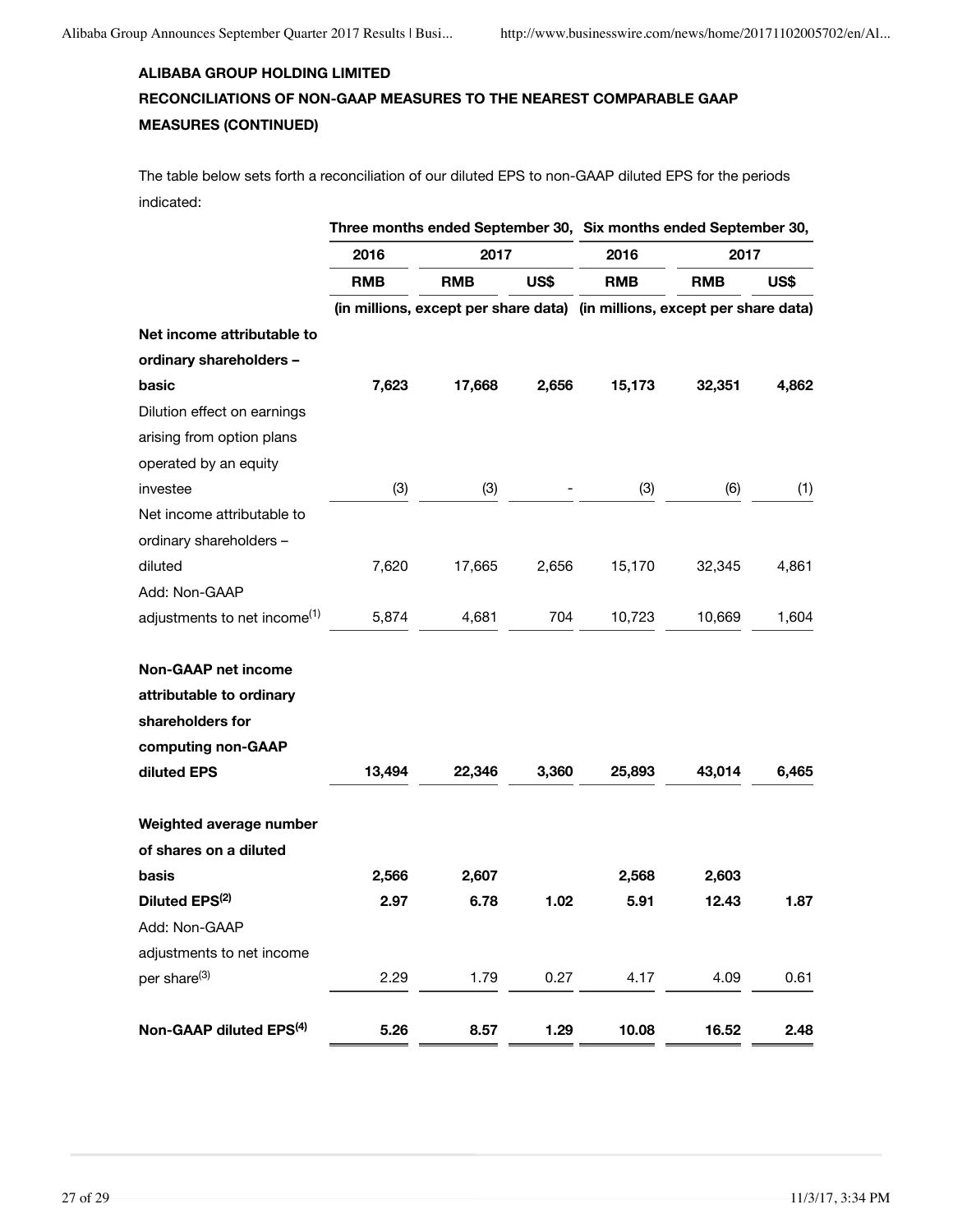(1) See the table above for the reconciliation of net income to non-GAAP net income for more information Alibaba Group Announces September Quarter 2017 Results | Busi... http://www.businesswire.com/news/home/20171102005702/en/Al...

- (2) Diluted EPS is derived from net income attributable to ordinary shareholders for computing diluted EPS
- (3) Non-GAAP adjustments to net income per share is derived from non-GAAP adjustments to net income
- (4) Non-GAAP diluted EPS is derived from non-GAAP net income attributable to ordinary shareholders for

### **ALIBABA GROUP HOLDING LIMITED**

#### RECONCILIATIONS OF NON-GAAP MEASURES TO THE NEAREST COMPARABLE GAAP MEASURE

The table below sets forth a reconciliation of net cash provided by operating activities to free cash flow for

|                                                  | Three months ended September 30, Six months |               |         |            |  |  |
|--------------------------------------------------|---------------------------------------------|---------------|---------|------------|--|--|
|                                                  | 2016                                        | 2017          |         | 2016       |  |  |
|                                                  | <b>RMB</b>                                  | <b>RMB</b>    | US\$    | <b>RMB</b> |  |  |
|                                                  |                                             | (in millions) |         | V          |  |  |
| Net cash provided by operating activities        | 17,206                                      | 30,507        | 4,585   | 32,164     |  |  |
| Less: Purchase of property and equipment and     |                                             |               |         |            |  |  |
| intangible assets (excluding land use rights and |                                             |               |         |            |  |  |
| construction in progress)                        | (3,348)                                     | (8,002)       | (1,202) | (6, 142)   |  |  |
| Add: Others                                      | 85                                          |               |         | 666        |  |  |
|                                                  |                                             |               |         |            |  |  |
| Free cash flow                                   | 13,943                                      | 22,505        | 3,383   | 26,688     |  |  |

### **ALIBABA GROUP HOLDING LIMITED SELECTED OPERATING DATA**

#### **Annual active consumers**

The table below sets forth the number of active consumers on our China retail marketplaces for the periods indicated:

|                         | <b>Twelve months ended</b>                                      |                                                      |     |     |               |     |     |     |  |  |  |  |
|-------------------------|-----------------------------------------------------------------|------------------------------------------------------|-----|-----|---------------|-----|-----|-----|--|--|--|--|
|                         | Dec 31, Mar 31, Jun 30, Sep 30, Dec 31, Mar 31, Jun 30, Sep 30, |                                                      |     |     |               |     |     |     |  |  |  |  |
|                         | 2015                                                            | 2016<br>2016<br>2016<br>2016<br>2017<br>2017<br>2017 |     |     |               |     |     |     |  |  |  |  |
|                         |                                                                 |                                                      |     |     | (in millions) |     |     |     |  |  |  |  |
| Annual active consumers | 407                                                             | 423                                                  | 434 | 439 | 443           | 454 | 466 | 488 |  |  |  |  |

#### **Mobile**

The table below sets forth the mobile MAUs on our China retail marketplaces for the periods indicated: